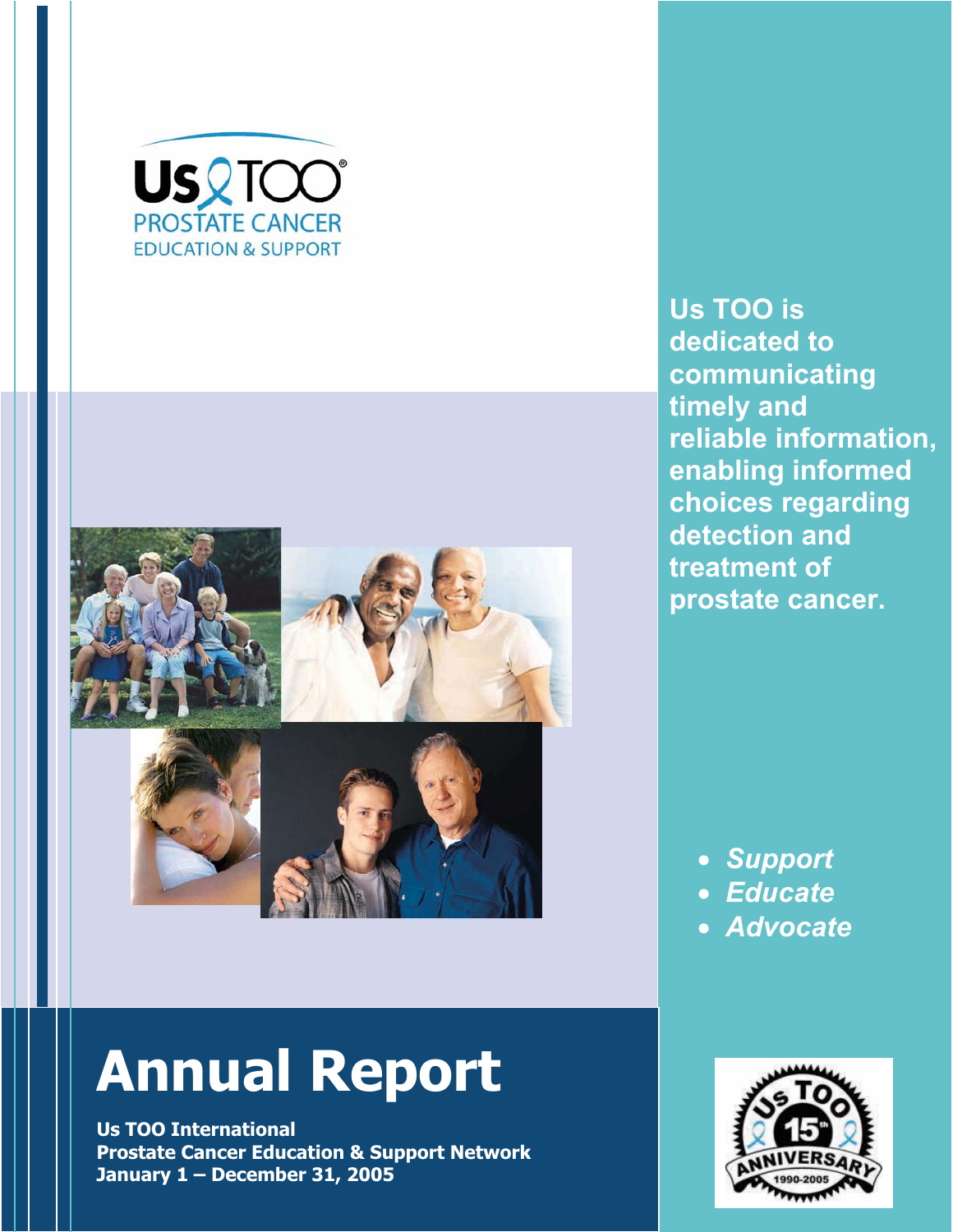# Prostate cancer

- In 2005, approximately 232,090 men were diagnosed with prostate cancer, and about 30,350 died. (American Cancer Society 2005)
- Prostate cancer is the second leading cause of cancer death for men in the United States. (American Cancer Society 2005)
- A man is 33% more likely to get prostate cancer than a WOMAN IS to get breast cancer. (Prostate Cancer Foundation)
- x A man with one close relative with the disease has double the risk. With two close relatives, his risk is five-fold. With three, the chance is 97%.
- African American males have a prostate cancer incidence rate up to 60% higher than white males and double the mortality (death) rate of white males. Every 100 minutes an African American male dies from prostate cancer.
- Men with a body mass index over 32.5 have about a one-third greater risk of dying from prostate cancer than men who are not obese.
- Prostate cancer is mainly found in men age 50 and over. With the aging of the baby boomer generation, and the aging of America, prostate cancer is thought to be the fastest growing cancer.
- Two men every five minutes are diagnosed with prostate cancer. If detected early, prostate cancer is often treatable.
- Prostate cancer impacts the entire family, not just the patient.
- Majority of deaths from prostate cancer are related to advanced disease with metastases.

# our mission

*To communicate timely, personalized and reliable information enabling informed choices regarding detection and treatment of prostate cancer.*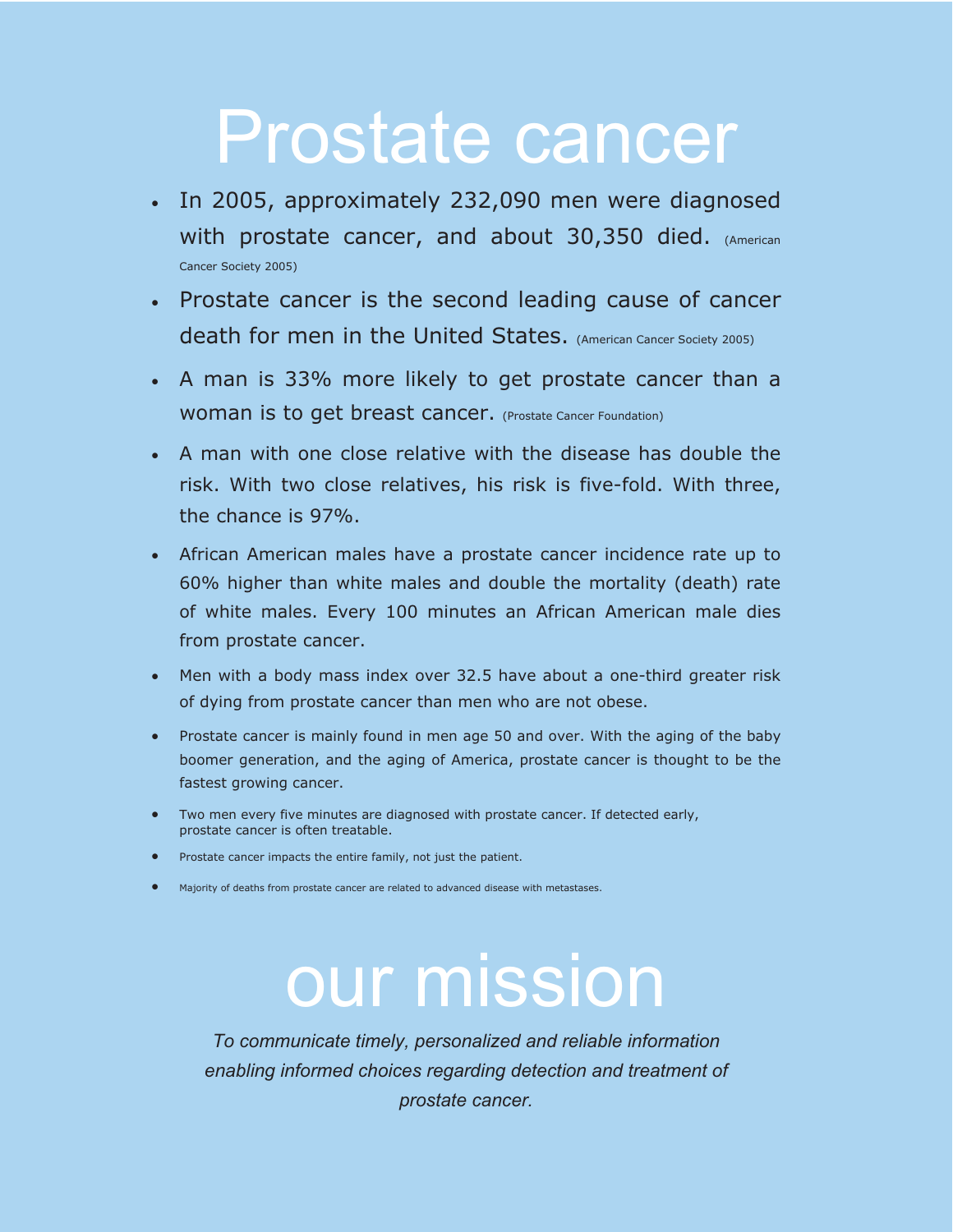# Celebrating the past. Looking to the future.



This year marked the 15<sup>th</sup> Anniversary of Us TOO.

In September we paused to thank the people and the organizations that started Us TOO in 1990. We formed the *Founders Fund* to recognize the leadership of those who created Us TOO and to give us new resources so we can do more.

Much has changed in 15 years. And we have accomplished so much. However, despite similar incidence and mortality rates, prostate cancer awareness and program activities lag behind the accomplishments of the breast cancer community. It is estimated in 2006, 234,000 more men will be diagnosed and over 27,000 will die from prostate cancer. In 2006 the leading edge of the baby boomers will be turning 60 and more of the world's population than ever before will move into the age of risk.

While we celebrate our current and past accomplishments, our job is not done…

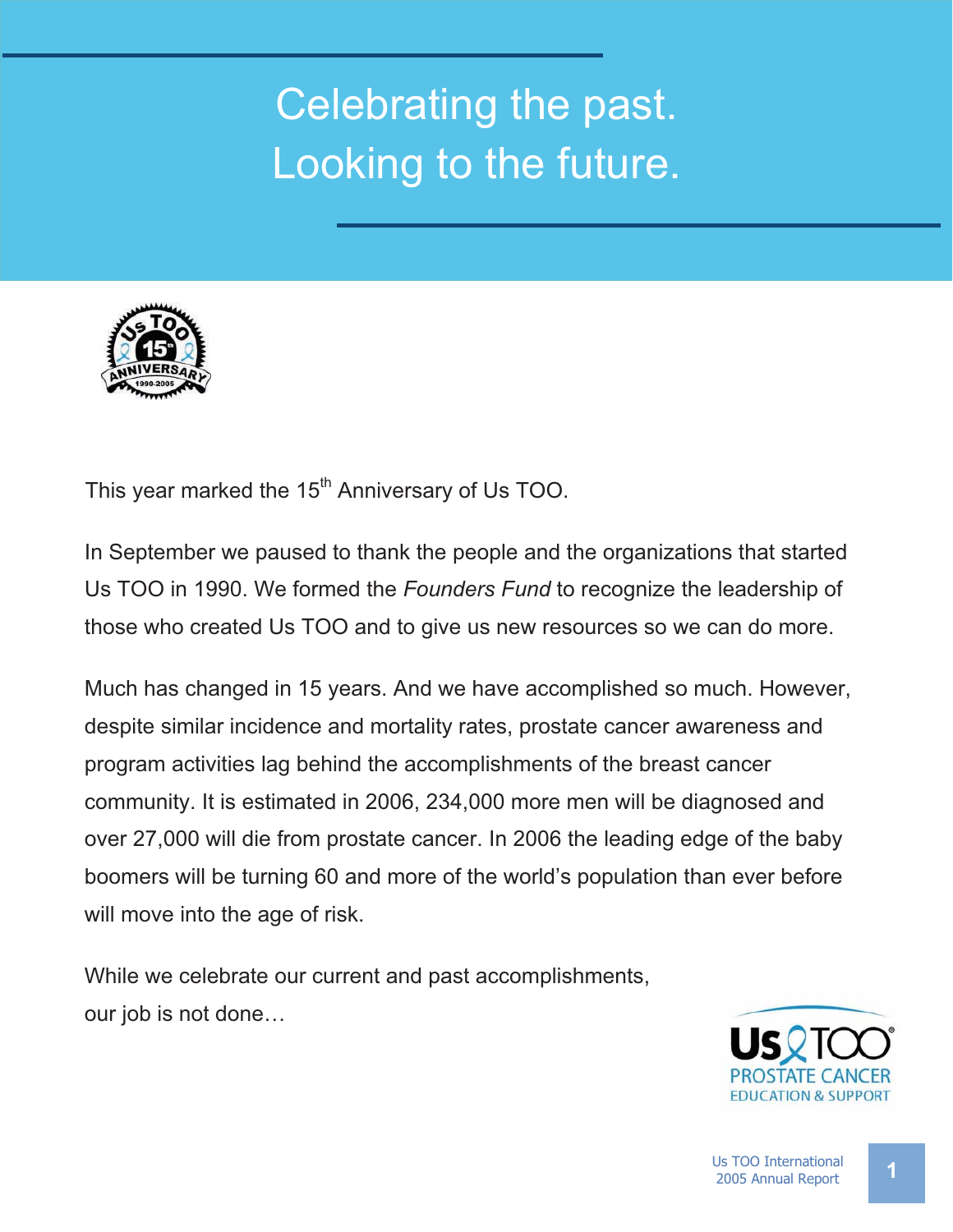

A Message from Jim Kiefert Chairman of the Board Us TOO International, Inc.

The year 2005 was a year of transition for Us TOO International.

Tom Kirk started as President/CEO in November of 2004 and I started my new term as Board Chairman in January of 2005. As we assumed our roles, we spent many hours discussing how to meet the goals and implement the new 2004-2007 Strategic Plan for Us TOO.

Our first decision was that we would work cooperatively and collaboratively with other prostate cancer organizations. We were a fresh new team and we wanted to start with a clean slate, extending our hand with sincere caring and cooperation to other organizations working to provide prostate cancer information and support.

We also agreed that what made us different from other prostate cancer organizations is the Us TOO volunteer Network of approximately 325 local peerto-peer self-help chapters. As a result, we decided to primarily focus our energy and resources on supporting local chapter volunteers.

To this end, we focused on our Regional Directors, the volunteers who mentor and support chapter volunteers in their region. We held quarterly conference calls designed to bring them up to date on the activities and direction of the home office, to listen to comments and concerns, and find ways to help them do their jobs more effectively. We also planned a meeting of the Regional Directors in conjunction with one of our quarterly Board of Directors meetings, so we could meet one another and help build a team spirit.

Tom also assigned a full time staff person to work with our local chapter leaders and Regional Directors. This further demonstrated our commitment to helping chapter leaders with the valuable work they do.

**2** Us TOO International<br>
2005 Annual Report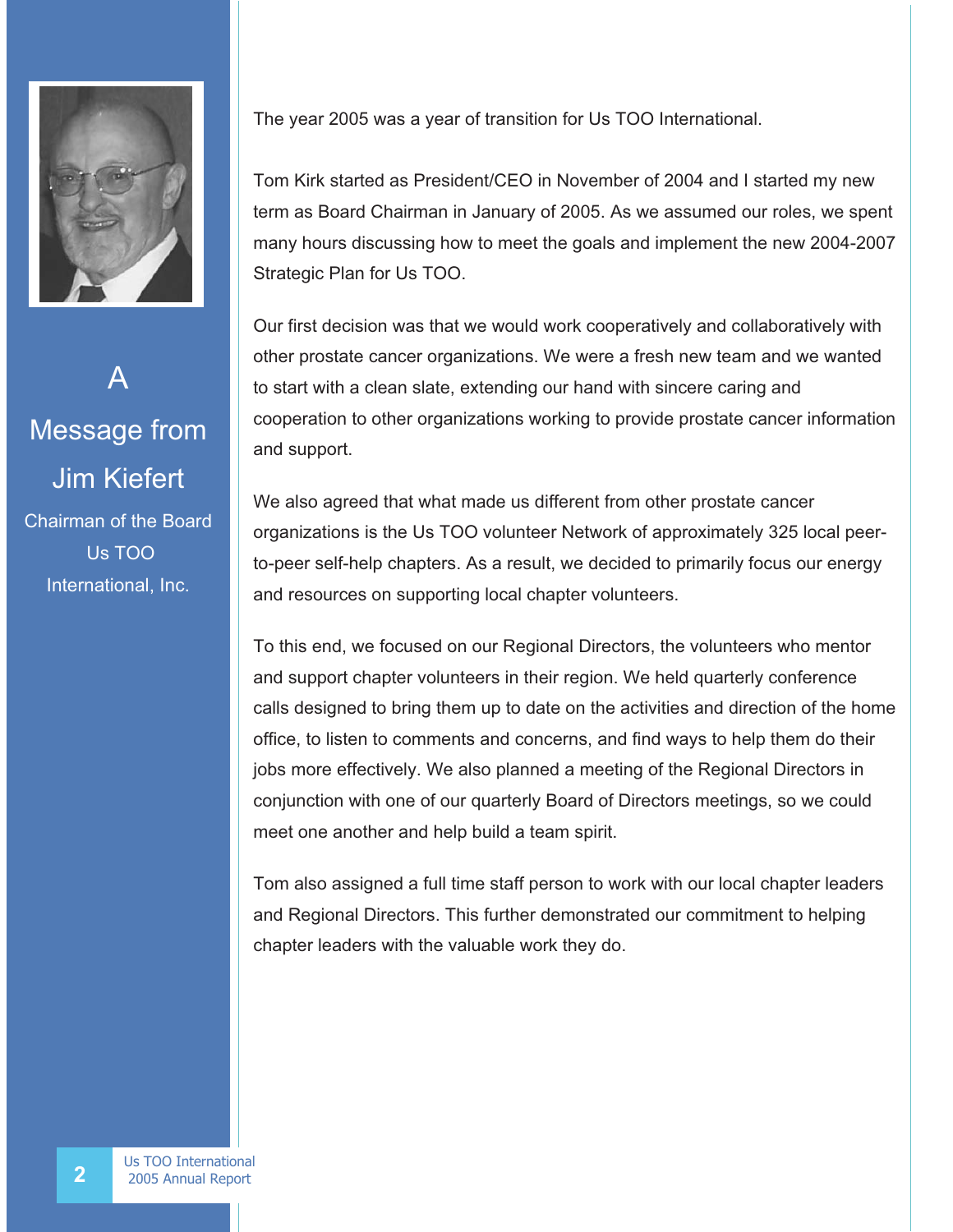Several committees of board members and chapter volunteers, one headed by Board member Russ Gould, developed a Chapter Leaders Handbook and new educational materials.

In addition during 2005, another group of Board members and volunteers was lead by Board member Jo Ann Hardy and developed and launched a new Companions and Families Program, the Circles of Love.

The Us TOO University concept was also introduced in 2005 and will be launched in 2006. Through Us TOO University, we will educate and train our chapter leaders and regional directors, providing skills, tools and information to assist them in their local chapters.

Us TOO celebrated a critical milestone in 2005 – 15 years of unwavering support to the prostate cancer community. We are proud of the accomplishments of those who preceded us and we strive to uphold and exceed the example they have set for us.

I have long been impressed with the respect Us TOO receives from other prostate cancer organizations and the medical community. I believe this reflects well on the work of our previous CEO and Board Chair, as well as each and every Regional Director, Chapter leader, volunteer and staff member.

It is our goal to build on this respect and make it even stronger. I am pleased to say that in 2005, Us TOO was accepted as a National Health Council member and used their rigorous standards to improve the operations of our organization.

As we look to the future, we will continue to focus on our mission of *communicating information to enable informed decisions* for men and their companions and families from the issues of early detection through the complicated decisions of ongoing treatment and the lack of options with advanced disease.

Sincerely,

*"As we look to the future, we wil continue to raise public*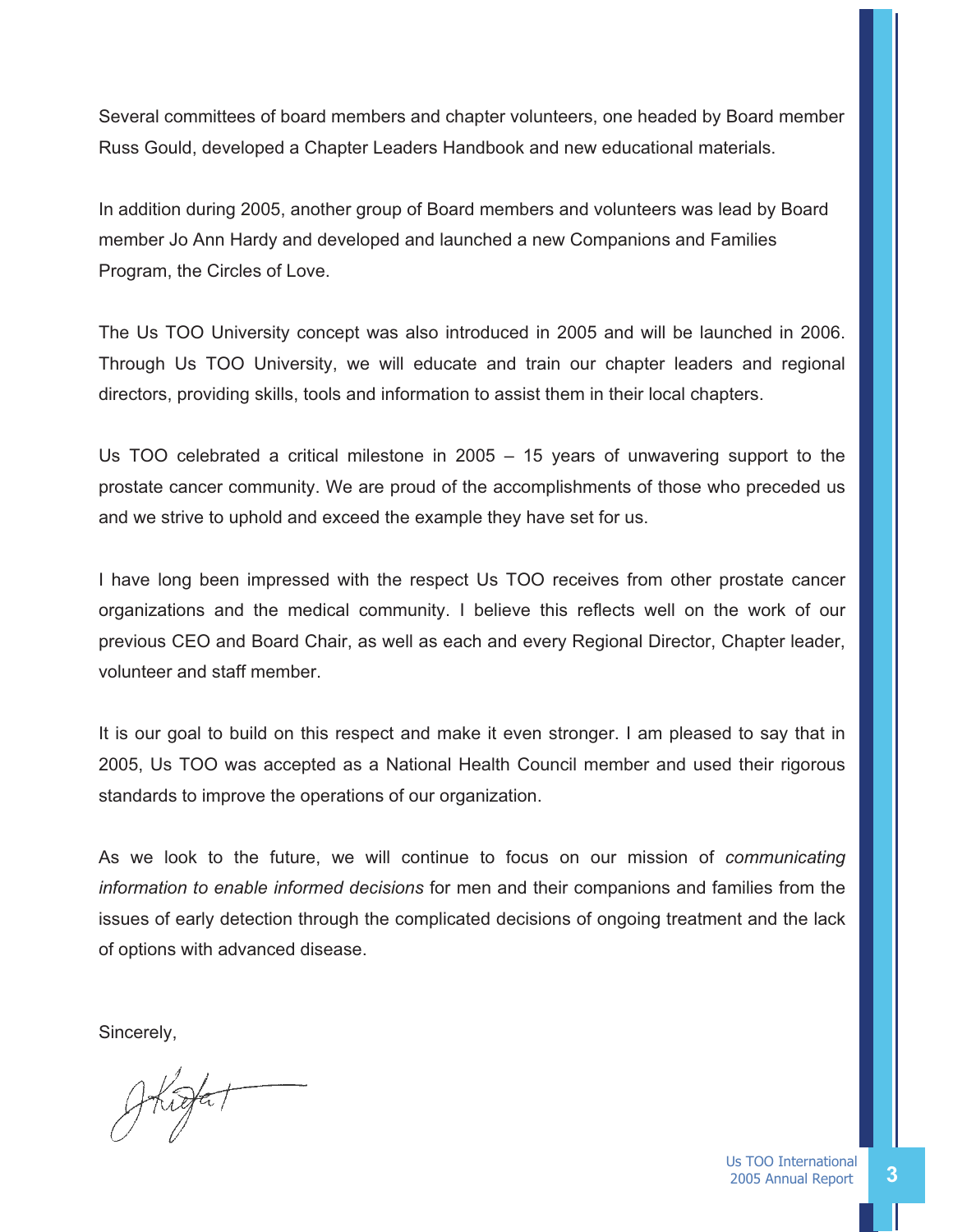

A Message from Thomas Kirk President and CEO Us TOO International, Inc.

I am so pleased to have the opportunity to provide our second Annual Report and address all of you after my first full year here at Us TOO. It was a very special year.

During Prostate Cancer Awareness Month, we thanked the people and the organizations that started Us TOO. It was our Founders' desire to help themselves and others affected by prostate cancer that lead them to follow the path of Y-ME National Breast Cancer Organization. As Y-ME brought breast cancer into the open through their peer-support "meetings at the Y," *it was our Founders' vision to create an organization for "us too" to assure that no one faces prostate cancer alone either.*

We recognized the leadership of Dr. Gerald Chodak, John DeBoer, Edward Kaps, Vincent Young, John Moenck and Edward von Holst. I was excited to see our two surviving Founders and Directors Emeritus Ed Kaps and John De Boer and the families of our other Founders at the event.

Because of growing support, it has been my pleasure this year to move Us TOO forward on many fronts, *expand our program area budget by more than onethird* and see such advances as:

- increasing awareness levels through additional collaborations
- upgrading and launching a new Us TOO Webpage
- expanding the Minority and Underserved Populations program
- developing and launching a new Companions and Families Program... the *Circles of Love Program*
- developing new materials for the Advanced Prostate cancer patient
- updating our core publications.

I also want to express my gratitude and appreciation to all of our Board members, volunteers and our growing staff, especially to Board Chairman Jim Kiefert (a self described 16-year prostate cancer warrior) who assumed his new role in January and worked tirelessly with a spirit of collaboration and partnership. He represents the enthusiasm and positive energy found in the other members of the Board of Directors and the vast number of volunteers who are in the Us TOO **Network** 

After my first year, I remain convinced that together we can make a difference and fearlessly drive forward the mission of Us TOO to *communicate timely, personalized and reliable information enabling informed choices regarding detection and treatment of prostate cancer.* 

Sincerely,

Shoman n. Uni

**4** Us TOO International 2005 Annual Report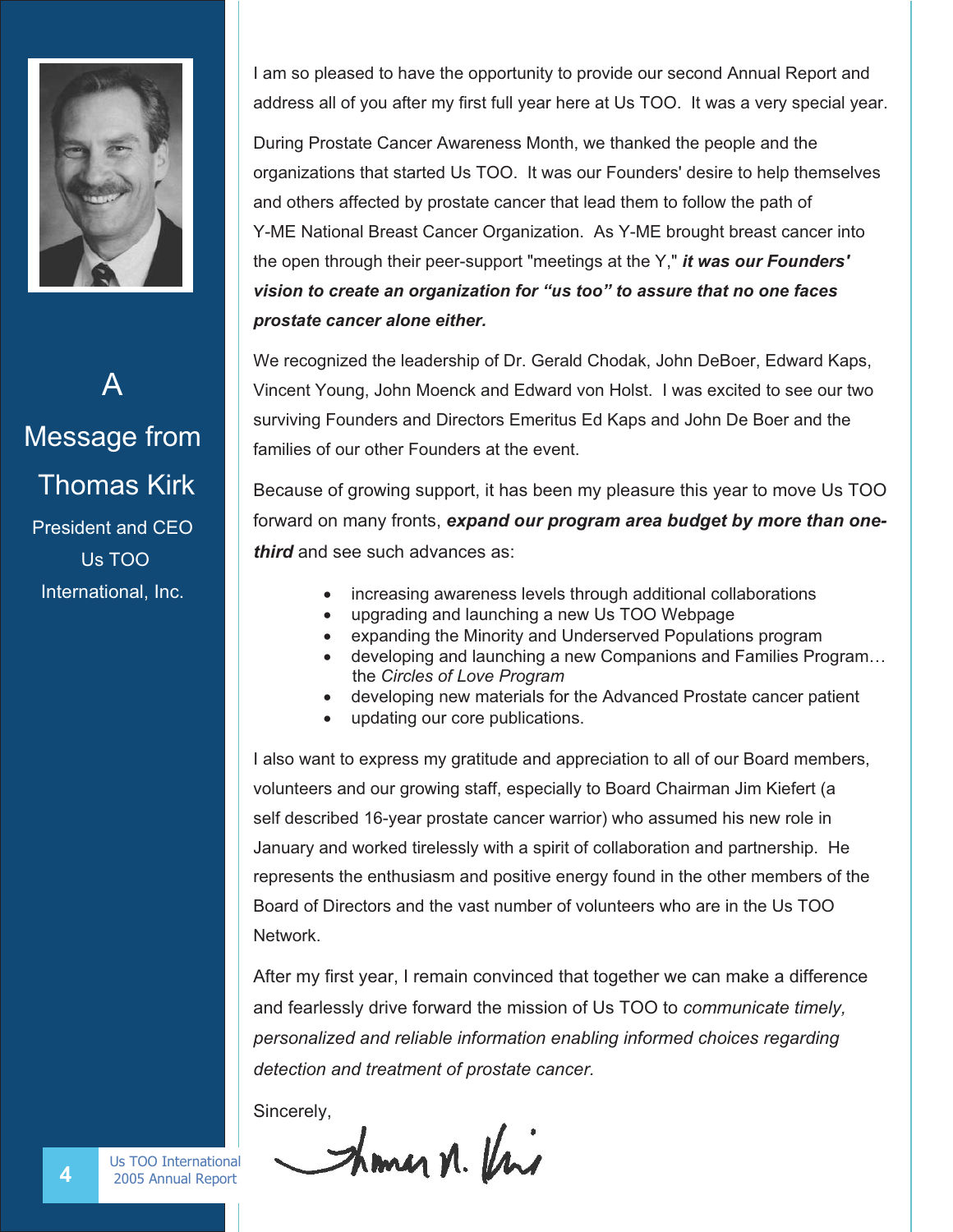# Us TOO recognized founders and founding partners

In September 2005, Us TOO acknowledged our founders and founding partners for unwavering support of Us TOO since its inception in 1990. The presentation was made Sept 17, 2005 in conjunction with the Us TOO / Wellness Place Symposium and gala event held in Schaumburg, Illinois.



*"For monumental contributions as a Founder of Us TOO International"* 

**Award recipients and Us TOO representatives.** Seated, L to R: **Jackie Konieczka** - Us TOO International staff, **Margaret Kirk** – CEO of Y-ME National Breast Cancer Organization. Standing, L to R: **Rosalie Villano** - Abbott Oncology, **Jim Salanty** - TAP Pharmaceutical Products, **John De-Boer** – Us TOO Founder, **Ed Kaps** – Us TOO Founder, **Tom Kirk** – President & CEO, Us TOO International, **John Jaekle** – AstraZeneca, **Jim Kiefert, EdD** – Board Chairman, Us TOO International. **Founders in memoriam:** John Moenck, Edward G. von Holst, Vincent Young.



#### FOUNDERS VIDEO:

In 2005, Us TOO created a five minute video outlining the origins of Us TOO, profiling the founders, and discussing Us TOO's journey. This video is now downloadable from the Us TOO website

Us TOO International 2005 Annual Report **5**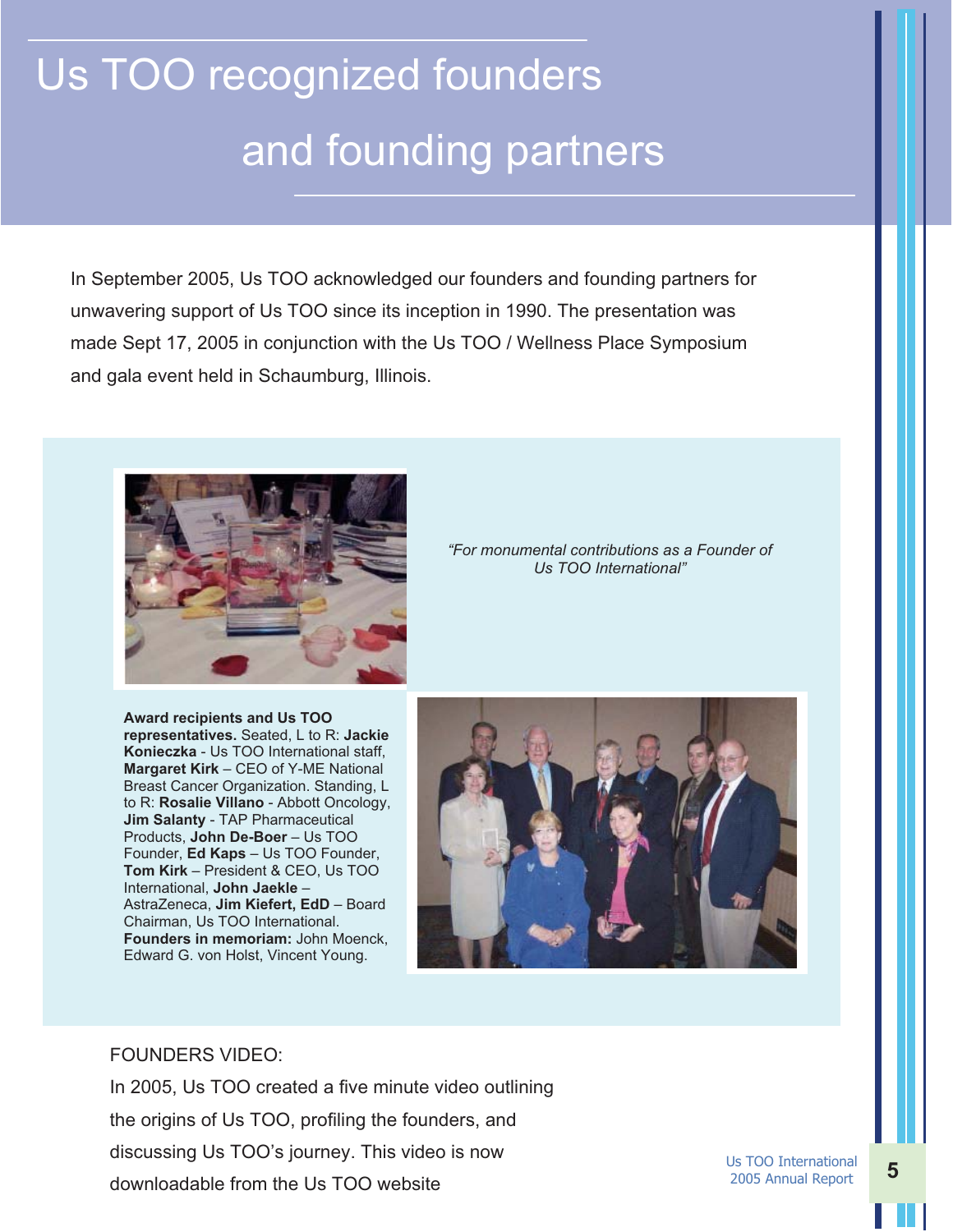# expanded and redesigned website

In May 2005, the redesigned Us TOO website was unveiled. With a sleek and current look, the site also offers significantly expanded capabilities and an ever-growing number of downloadable resources, including a special section filled with excellent **resources for Us TOO chapter leaders, NEWS You Can Use** and other developing prostate cancer news, **Prostate Pointers** chat lists and more. In addition, current and archived issues of Us TOO's **Monthly** *HotSheet* **newsletter** are accessed extensively by thousands of online users.

The upgraded website has experienced sizeable growth and usage, **growing from an average of 50,000 hits per month to a staggering 347,000 average hits per month.** In addition, we now have the capability to analyze the performance and usage of the website in a variety of ways and in numerous formats.

*Special Thanks to Abbott Oncology for project support* 

| File Edit View Favorites Tools                                                                       | Help                                                                                                     |                                                                                           |                                                                                               |                                                                                                                    |
|------------------------------------------------------------------------------------------------------|----------------------------------------------------------------------------------------------------------|-------------------------------------------------------------------------------------------|-----------------------------------------------------------------------------------------------|--------------------------------------------------------------------------------------------------------------------|
|                                                                                                      | Geat · ○ · ■ 日 △ Pseed greenotes ④ △ △ B · ■ 假 名                                                         |                                                                                           |                                                                                               |                                                                                                                    |
| Address @ http://www.ustoo.org/Default.asp                                                           |                                                                                                          |                                                                                           |                                                                                               | $\vee$ $\Box$ $\omega$                                                                                             |
| Google -                                                                                             | v C Search · O <sup>ffere</sup> as PageBank En 35 blocked "S Check · R AutoLink · En and Ful Options &   |                                                                                           |                                                                                               |                                                                                                                    |
| <b>ABOUT US TOO</b><br><b>CONTACT US</b>                                                             | <b>SITE MAP</b>                                                                                          | <b>SEARCH</b>                                                                             | qo                                                                                            |                                                                                                                    |
| spouses/partners and families. More<br><b>USRTOO</b>                                                 | organization started in 1990 by prostate cancer survivors for prostate cancer patients, survivors, their |                                                                                           |                                                                                               |                                                                                                                    |
| <b>PROSTATE CANCER</b><br><b>EDUCATION &amp; SUPPORT</b>                                             |                                                                                                          |                                                                                           |                                                                                               |                                                                                                                    |
| Someone to talk to<br><b>NEWS &amp; EVENTS</b>                                                       | who understands!<br><b>GET INVOLVED</b>                                                                  | <b>CHAPTERS &amp;</b><br><b>SUPPORT GROUPS</b>                                            | <b>ABOUT</b><br><b>PROSTATE CANCER</b>                                                        | <b>HELPFUL</b><br><b>RESOURCES</b>                                                                                 |
| · Listen to replay of Prostate                                                                       | · Make a Donation                                                                                        | · Find a Chapter Near You                                                                 | - Overview & Statistics                                                                       | . Monthly Newsletter: The                                                                                          |
| Cancer Care: Past, Present and<br>Future<br>. Watch video "Us TOO: The<br>Beginning Years 1990-1993* | . Volunteer<br>- Start a New Chapter<br>Corporate Sponsors<br>- Advocacy                                 | · Online Communities:<br>Prostate Pointers<br>Support for Companions &<br><b>Families</b> | <b>Early Detection</b><br>- Newly Diagnosed<br>· Treatment Options<br>- Post-Treatment Issues | HotSheet<br>· Prostate Cancer<br>NEWS You Can Use<br>Subscribe from to receive the<br><b>TOO reeves inpulsives</b> |
|                                                                                                      | · Raise Awareness: Order your<br>prostate cancer blue wristband                                          |                                                                                           | · Experienced a Relapse                                                                       | · Tools & Links                                                                                                    |
| . Please take an important survey<br>on advanced prostate cancer<br>today<br>$n$ More                | today                                                                                                    |                                                                                           | - Advanced Disease<br><b>E</b> Clinical Trials                                                | · Chapter Leader Resources<br>. Media Room                                                                         |
|                                                                                                      |                                                                                                          |                                                                                           | * Emerging Treatments                                                                         | - Visit Our Store                                                                                                  |

The expanded capabilities and sleek professional look make Us TOO's website an exceptional tool for reaching the world.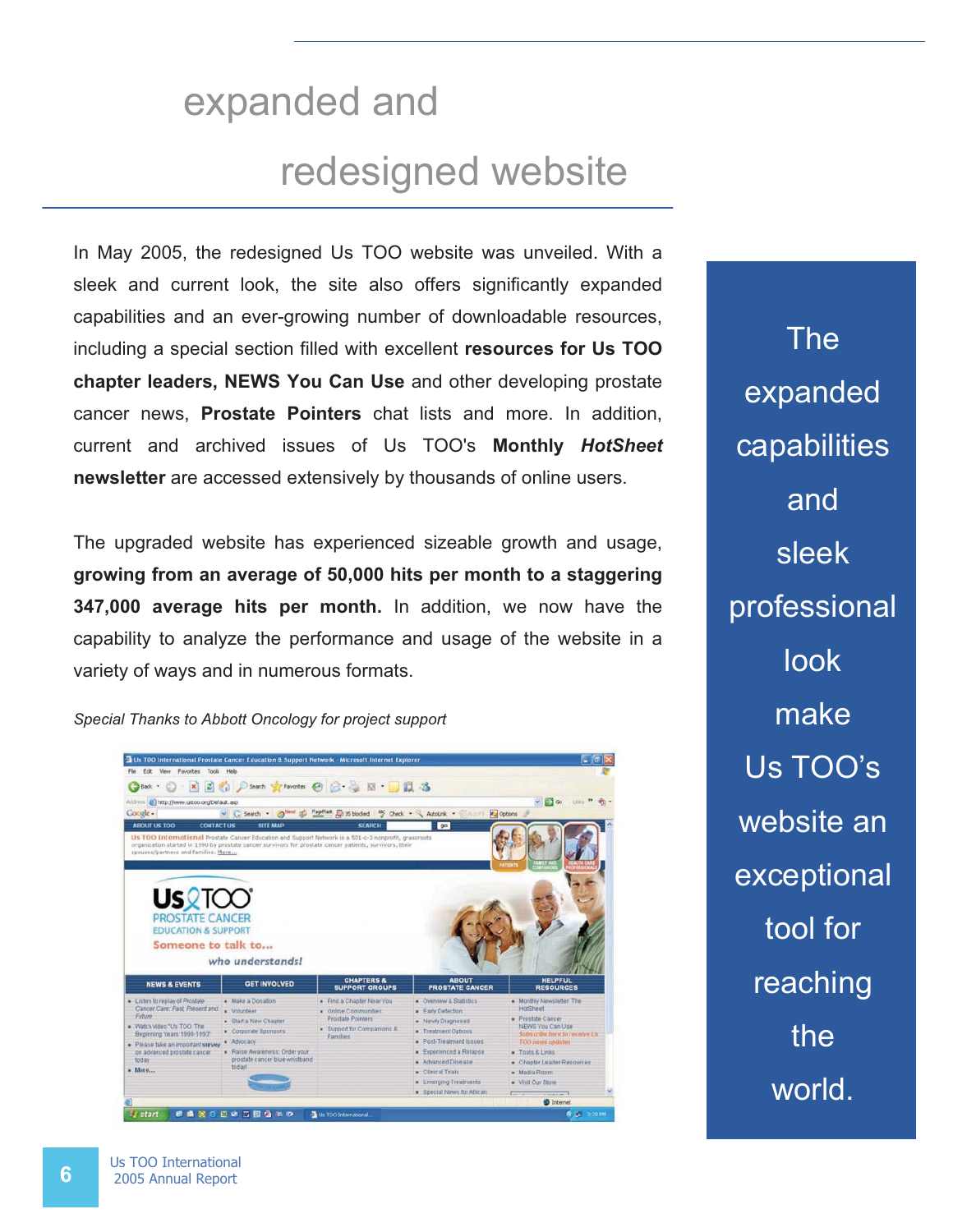## thriving in 2005



**Minority and Underserved Populations Program**

Us TOO, working with funding from the Federal Centers for Disease Control (CDC) and regional and community organizations, is striving to reduce the high mortality rate among minorities in underserved communities dealing with prostate cancer. This program began in 2003 with four pilot sites and continued to expand in 2005 to nineteen high incidence states and areas. More than 200 facilitators have been trained, new volunteers serving as Site Coordinators/Leaders and nearly 100,000 people touched through the program's outreach efforts.

In September 2005, the Centers for Disease Control and Prevention (CDC) formally notified Us TOO that it would receive "Year 3 funding" for the efforts in "Early Detection or Survivorship of Cancer in Underserved Populations Program."



**Support for Companions and Family Members**

The Circles of Love Companion and Family Support Initiative was a concept in 2004. In 2005 the program made significant progress toward its goals.

- The Circles of Love Care Kit was completed. The care kit is an excellent resource collection for friends and loved ones of those facing the battle against prostate cancer.
- An advisory panel was formed to move the project into the next phase. The panel began creating a complete Discussion Guide to accompany the Circles of Love Care Kit and the book, *Circles of Love Collection Special Thanks to Abbott Oncology for project support*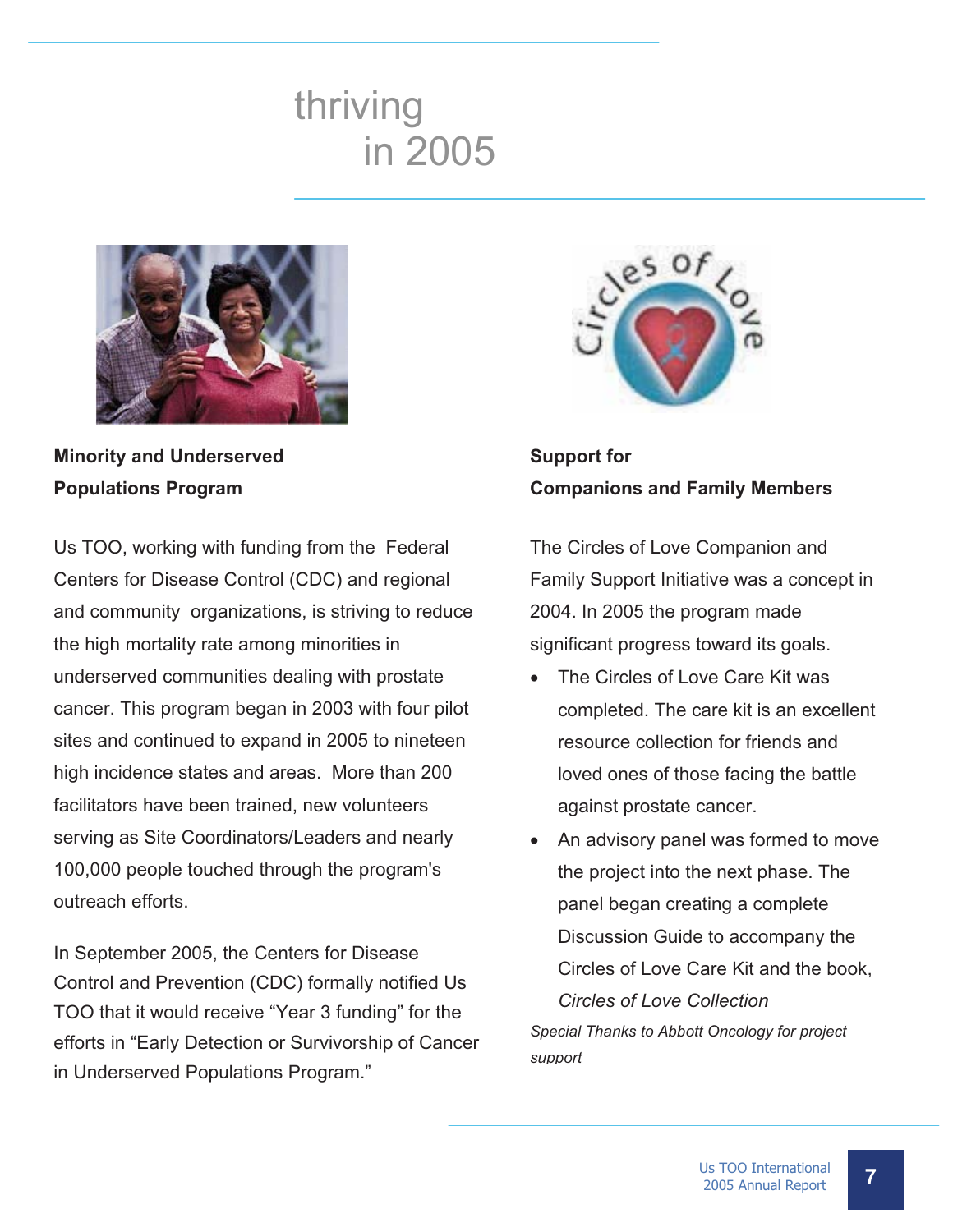# **prostate cancer education and awareness**

#### **"Strive For A Cure" Wristband**

Us TOO launched the **STRIVE Initiative** to increase awareness and support men and their families through their prostate cancer journey. Wearing a wristband is an easy way for you to spread the word, start conversations and show your support. Proceeds from wristband sales will be used to provide free Us TOO educational materials and support group services for prostate cancer patients and their families. In 2005, people requested nearly 40,000 wrist bands.



*Special Thanks to TAP Pharmaceuticals* 

#### **Senate Passes Initiative**

On Friday, July 29, 2005, the U.S. Senate unanimously adopted a resolution (SR230) proclaiming September as National Prostate Cancer Awareness Month. In each of the preceding 5 years, the U.S. Senate has issued a 1-year resolution and the President has declared the month of September as Prostate Cancer Month. Now that the Senate has passed the initiative, September will always be known as National Prostate Cancer Awareness Month.

#### **Us TOO Awareness Activities**

Us TOO participated in numerous events designed to heighten awareness of prostate cancer. For example:

- Us TOO co–sponsored the National Conference on Prostate Cancer with the Foundation for Cancer Research and Education in Washington, DC
- x Us TOO teamed up with **HealthTalk** for a webcast about the challenges and advancements in prostate cancer and hosted a nation wide teleconference on Bone Health

#### *(Special Thanks to sanofi aventis)*

x Us TOO released the results of a *Late Stage Prostate Cancer Quality of Life Survey (Special Thanks to Abbott Oncology)*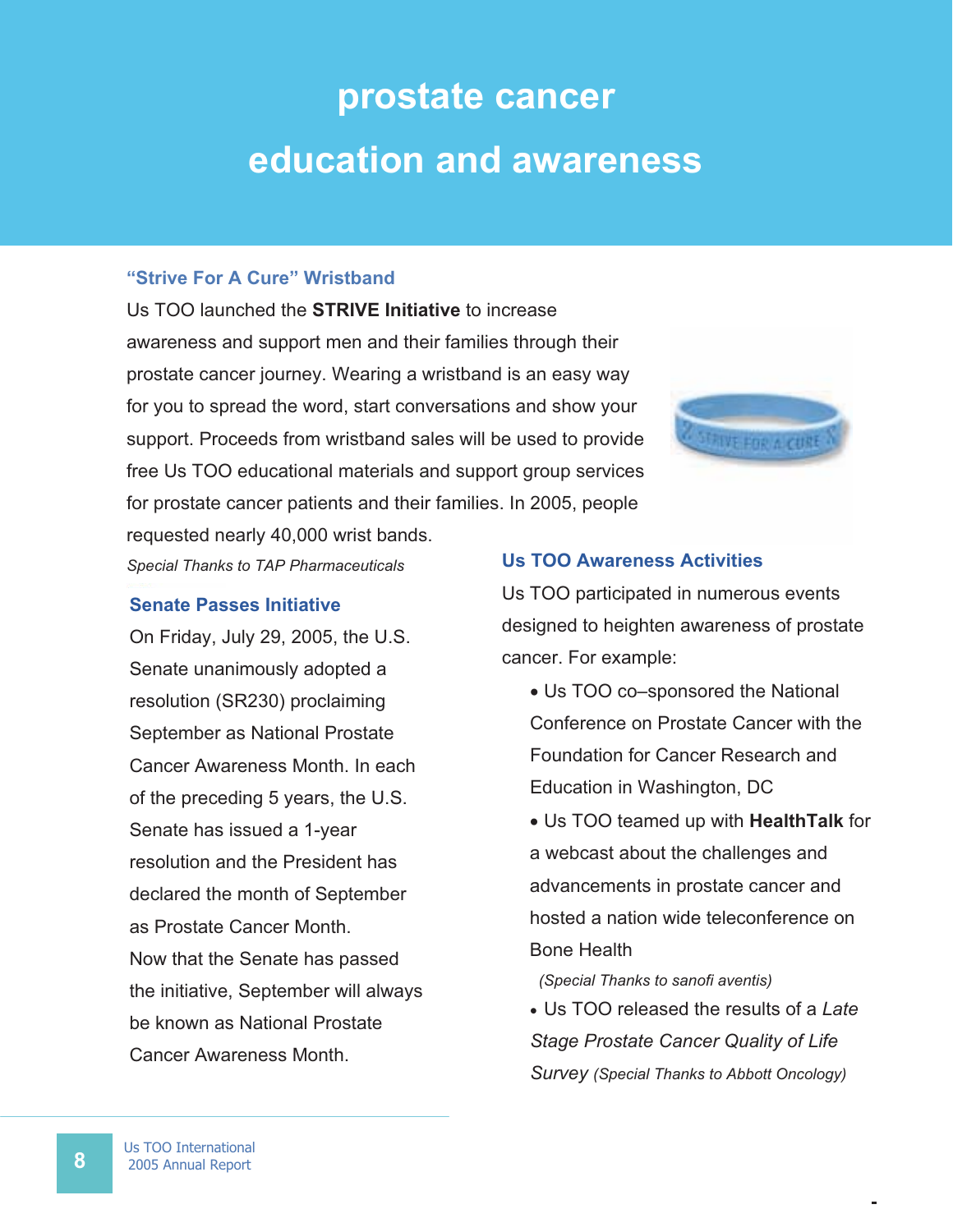#### **Prostate cancer education and awareness**

We want to recognize a special group of volunteers who faithfully assist with:

- shipping and delivery of the monthly Us TOO's premiere newsletter, the **HotSheet**
- serving as telephone support volunteers for many of the callers to our Us TOO Helpline.

Currently, Us TOO provides nearly 20,000 *HotSheets* and responds to nearly 300 callers each month, all made possible with the support of our volunteers.



In 2005 Us TOO created three new educational booklets and brochures, available in printed form and as downloadable documents from the Us TOO website:

- x *What You Need to Know for Better Bone Health*
- x *Prostate Cancer Patient's Guide to Hormone Therapy*
- x *What now? Hope and options when experiencing a rising PSA, a recurrence of prostate cancer, or when prostate cancer is not responding to treatment*

*Special Thanks to Novartis Oncology, Astra-Zeneca and TAP Pharmaceuticals*



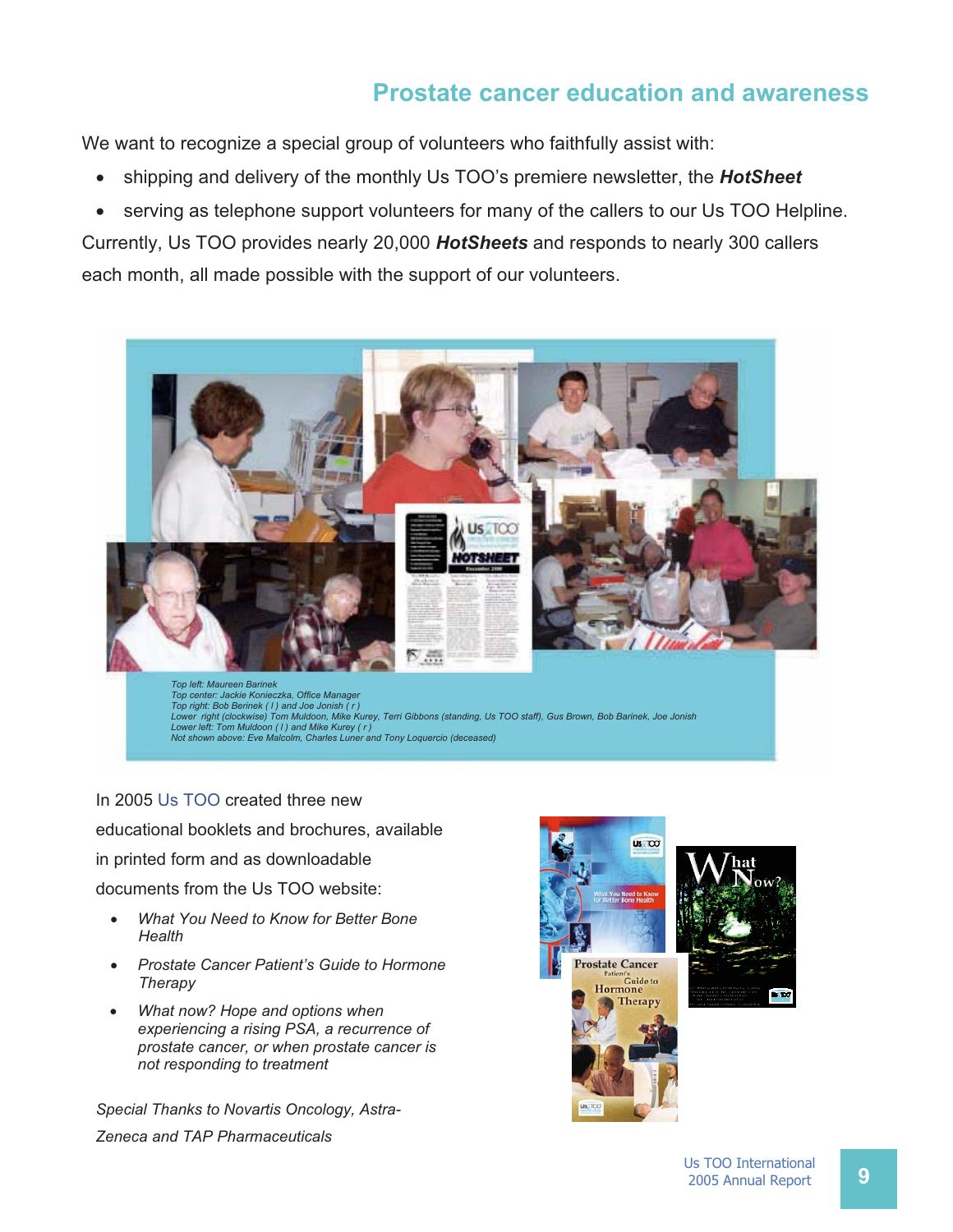# **september 2005 prostate cancer awareness month**

#### **Prostate Cancer**

#### **Awareness Month**

Prostate Cancer was commemorated with a wide variety of activities. Many Us TOO chapters and hospitals scheduled events in their area to make people aware of prostate cancer issues and early detection. While the events and initiatives are too numerous to recount here, here are a few of note during one weekend in Chicago:

- Greater Chicago-area Run, Walk 'n Roll event developed in partnership with the Us TOO-Don Johnson Chapter and the Wellness Place.
- As a pre-walk event, a special symposium featuring Dr. Charles "Snuffy" Myers, Dr. Brian Moran and Dr. Charles Brendler was created.



Greater Chicago Run, Walk n' Roll, September 2005

### **Chapter profile**

**Chapters in San Antonio and Hawaii** both received written proclamations from their local government officials declaring September as Prostate Cancer Awareness Month.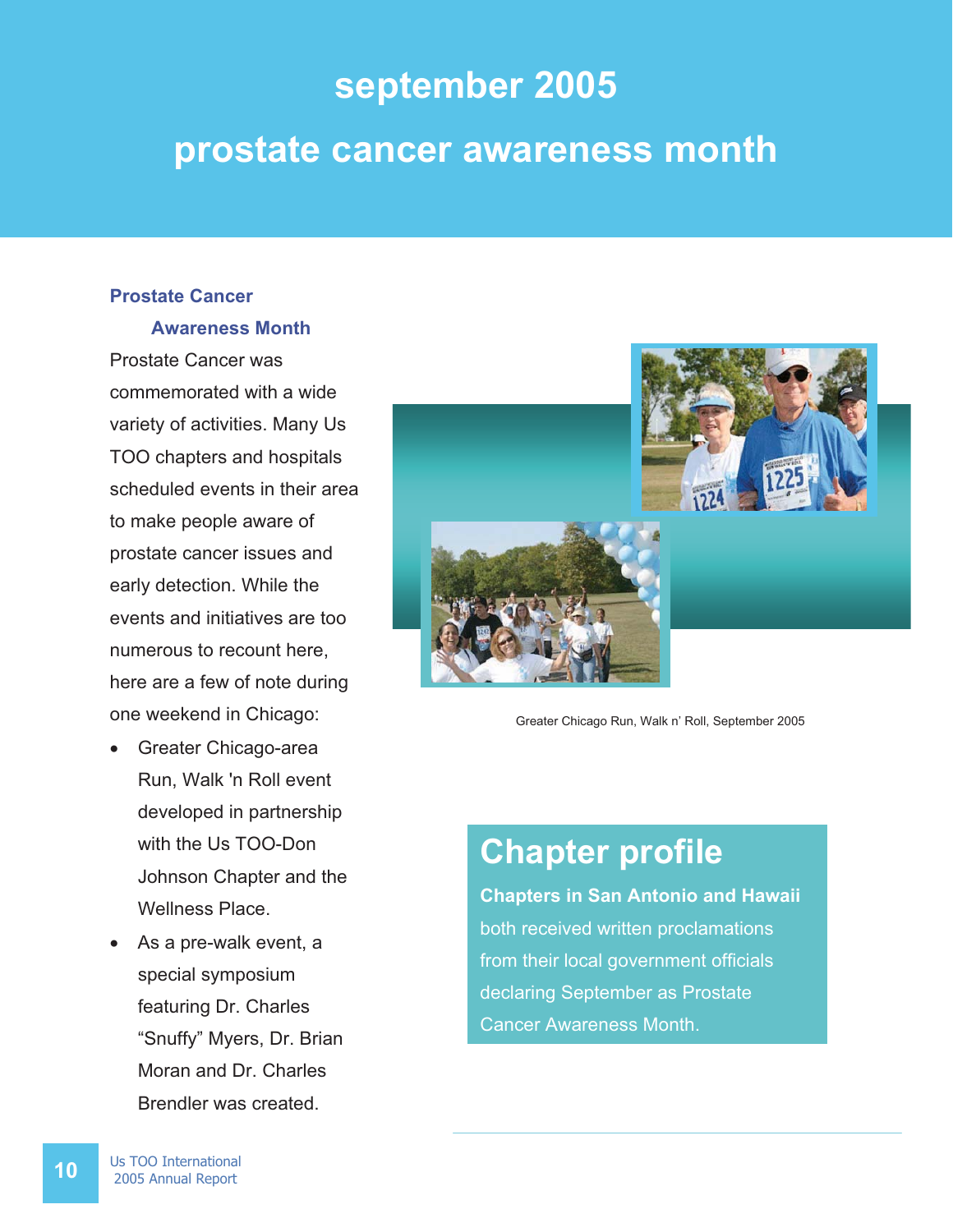In honor of Prostate Cancer Awareness Month, September 2005, Us TOO International home office introduced the Regional Director Peer Recognition Awards and Chapter Spotlight Awards.

The first to receive the **Regional Director Peer Recognition Awards,** were:

- o Roland Young, RD for SC & FL
- o Harry Pinchot, RD for CA

Roland and Harry received the most votes from their peer directors and are truly deserving of the award. They both have touched the lives of countless men and families.

The Chapter Spotlight Award was created to honor the diversity and commitment of Us TOO chapters and their leaders. These chapters were selected from numerous impressive nominations to receive the first Chapter Spotlight Award:

Cincinnati, OH Greenville, SC UPMC Cancer Center, Pittsburgh, PA WRAMC Washington DC Tacoma, WA Wichita, KS Tex Us TOO Houston, TX Medical City Chapter, Dallas, TX Hackensack, NJ

## Chapter news

In 2005, many valuable tools to improve communication within the Us TOO Network were implemented, the chapter advocacy email blasts and the chapter leader news letter are near the top of the list.

|                                                        | Volume 1, Issue 1                                                                                                                                                                                   |                                                                                                                                                                                        | August 2365<br>Editor: Kasen Bacher, Program Director                                                                                                                                                                  |
|--------------------------------------------------------|-----------------------------------------------------------------------------------------------------------------------------------------------------------------------------------------------------|----------------------------------------------------------------------------------------------------------------------------------------------------------------------------------------|------------------------------------------------------------------------------------------------------------------------------------------------------------------------------------------------------------------------|
|                                                        |                                                                                                                                                                                                     | HELPFUL HINTS & RESOURCES FOR                                                                                                                                                          |                                                                                                                                                                                                                        |
|                                                        |                                                                                                                                                                                                     | RUNNING YOUR CHAPTER                                                                                                                                                                   |                                                                                                                                                                                                                        |
| Teside this issue:<br>Message from Bass-               | Martin Kaniska from the Un-<br>TUO Bougasses Urshapi<br>Pensiste Caucas Sepport.<br>Closup accepteds Intervaning<br>attendance at group.<br>assettings by distributing<br>the Matlikeet and meeting | The assume for actions showner-<br>180<br>compare to latered sew<br>thermeeborn on montings.<br>and have been time.<br>promisers welcome them.<br>peweath.<br>Invite sponses and<br>s. | Minersuon, has a list of<br>meeting taple ideas avail-<br>able for chapters. The list in-<br>a temperature of teams ad-<br>doesned at the Barbester MN<br>meetings over the post 53.<br>years! To obtain a ropy of the |
| New Resonance Male<br>Importances Videos               | Boyes at your dealains' office.<br>harbourdsep. Somily dearer.<br>sythiosologist and sharely.                                                                                                       | atter listing to savet<br>separately to discous-<br>interes that afford them:<br>dissiple.<br>Host on indermal sew-<br>$\sim$                                                          | last, assault Jackiewinston over<br>Eatra explor of the 2003.<br><b>Medicines</b> is Develop-<br>ment for Canzon buildet<br>any articlable from hondarson-                                                             |
| Update on Chapter<br>Instantiate Commun                | the nuggests pitting your<br>neeting information printed                                                                                                                                            |                                                                                                                                                                                        |                                                                                                                                                                                                                        |
| Lain Call for Prostate<br>Casser Models                | in an edition of your church.<br>to Detin, which reaches over-<br>3,000 people at his place of<br>www.hingd<br>For an example of a great                                                            | along at every meeting on<br>that assumes and the<br>spender can mingle and<br>clied consolide, Africa<br>refleiskinents.                                                              | tent, please solt for Jackin<br>when sulling. Chapters were<br>aret sew copy of this horizlet<br>in May with their insurfity.<br>Motifient mailing, See Inside-                                                        |
| Heijafial Internet<br>Researces for Leaders            | chapter website, visit<br>www.astistchritmea.com                                                                                                                                                    | 5. Make a special effort to<br>contact soil meet                                                                                                                                       | let pages 14-27 for drups<br>related to prostate cuterer.                                                                                                                                                              |
| Wednesday for your movement<br><b>Uv.TOO Charlers!</b> | which is the homepape of<br>Jorry Behander's Us TOO<br>Texans Prostate Catent<br>Support Gravis.                                                                                                    | with misority groups<br>bi your meanweater.<br>Charches and hurbor-                                                                                                                    | The Hockensack Chepter<br>has been busy particlesting<br>in Sealth fairs, screening<br>events, speaking engage-                                                                                                        |
| The Us 700 Smokhart<br>Club at Zown City TA            | A relatively now Us TOO<br>Chapter, the Secretarists CA                                                                                                                                             | shops are great plans.<br>for extremb. To sure to<br>have alenty of hamboots                                                                                                           | ments and misserity out-<br>reach activities?                                                                                                                                                                          |
| <b>UP TOO Huntley 22</b>                               | greece has developed a great<br>aucoust group evaluation.                                                                                                                                           | with your choose inflat-<br>mation and meeting<br>tiones to distretake at                                                                                                              | The Lumanier Chipity par-<br>tiripated losted on educa-<br>tioned table and bake sale.                                                                                                                                 |
| Uir TOUT Suit Loke City UT<br>Lie TDCI Crangeburg SC   | earvey tool they give their<br>membership over 1997 1987.<br>For a copy of the scenard our-                                                                                                         | these locations.                                                                                                                                                                       | at the local Bearin's where<br>the store said wristfornity                                                                                                                                                             |
| Uir TOO The Aletharian in                              | ver, contact Browty Nichol-<br>are at insidialassively of a                                                                                                                                         | The Bloomington-Normal<br>chapter of Us TOO instants<br>had a dictician from the                                                                                                       | and domated fluishs to the<br>allesgebre?                                                                                                                                                                              |
|                                                        | Dr. Arthur Brigsby, limiter of<br>the Greenville SC Chapter<br>effect microcross beigend.<br>alma for impressing chapted<br>paintings.                                                              | Community Concert Commun<br>prepare a special rocal for-<br>the group with foreign that<br>may help fight prestate<br>eastered. The group mom-                                         | New Branswer coming by<br>September, chapters will be<br>makind case free story of a new<br>Intellects ration Lister<br>with Advanced Prostate                                                                         |
| PROSTATE CANCER                                        | 1. Horo sign-in sheets.<br>and a dematises just on<br>hasker smallable sone                                                                                                                         | been acrossily had to toon<br>fields atent of this parked.<br>intervilling.                                                                                                            | Castrari, When PSA River.<br><b>During Hursone Therage.</b><br>You asser ender additional                                                                                                                              |

#### volunteer profile

Volunteer Regional Director Fred Gersh has played a critical role as an active advocate representing US TOO at vital meetings of One Voice Against Cancer (OVAC) and the Cancer Leadership Council (CLC) in Washington, DC

#### chapter profile

Tex Us TOO in Houston held their  $6<sup>th</sup>$  annual successful "Dad's Day 5 K" event raising awareness and funds to fight prostate cancer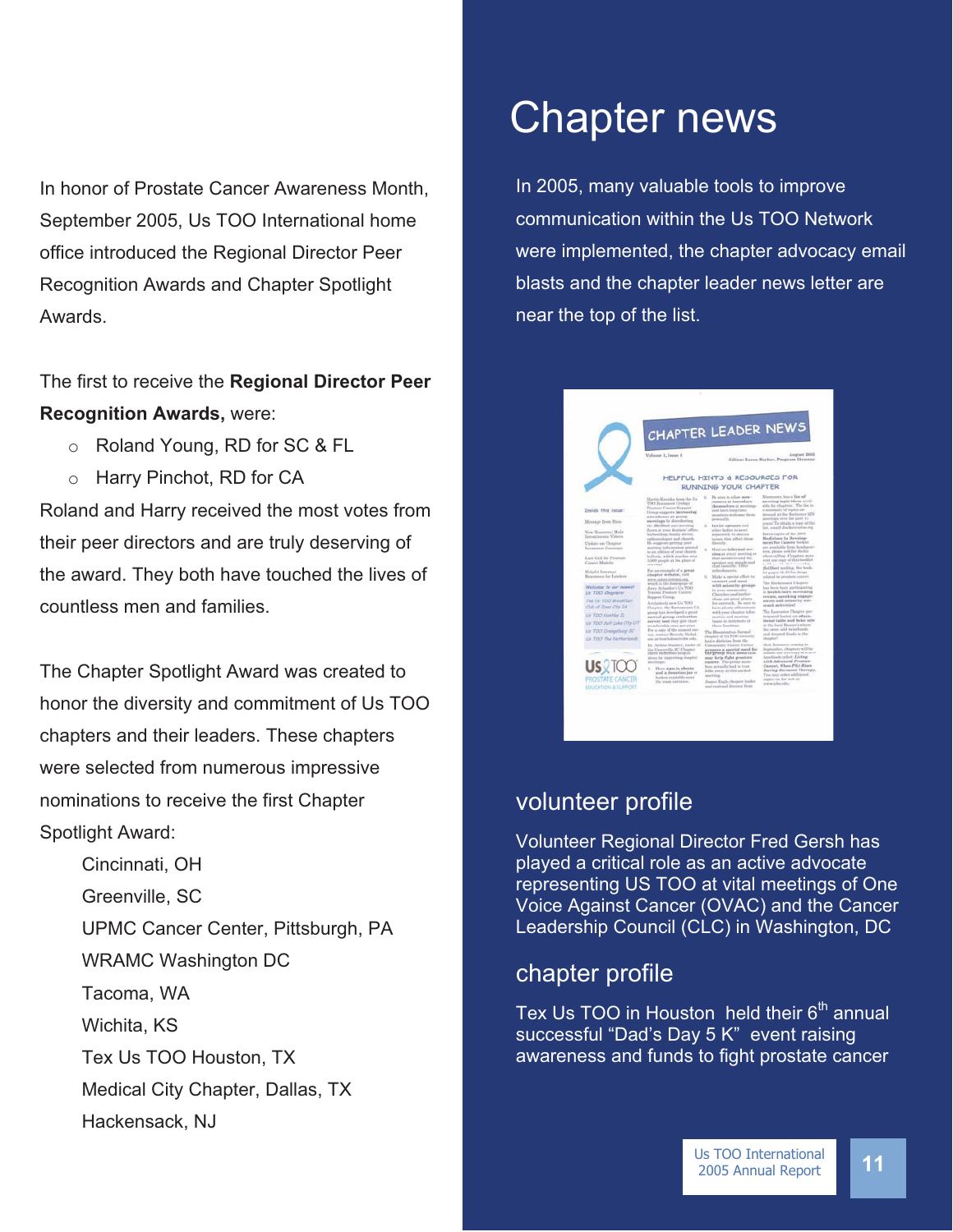## chapters

#### **Us TOO has nearly 320 Support Group Chapters Worldwide. Us TOO group meetings are free and open to all men, family, friends, and health professionals interested in prostate cancer/disease.**

Us TOO support groups function as independent chapters, forming a global support and education network. Each chapter holds regular meetings for men living with prostate cancer and their families. The meetings provide unbiased information from experts in areas related to prostate cancer, including surgery, radiation, medications, nutrition, and psychology.

#### **Chapters in the United States**

Alabama (4) Alaska (2) Arizona (15) California (27) Colorado (1) Connecticut (4) Delaware (2) Florida (3) Georgia (5) Hawaii (4) Illinois (20) Indiana (2) Iowa (6) Kansas (3) Kentucky (2)

#### **International Chapters**

Australia (1) Bahamas (1) Belgium (1) Canada (9) England (UK) (7) India (1) Netherlands, (1) Scotland (UK) (3) Spain (2) US Virgin Islands

- Louisiana (1) Maine (1) Maryland (6) Massachusetts (13) Michigan (11) Minnesota (4) Mississippi (3) Missouri (5) Nebraska (1) Nevada (2) New Jersey (14) New Mexico (3) New York (13) North Carolina (14) North Dakota (3)
- Ohio (5) Oklahoma (4) Oregon (3) Pennsylvania (17) Rhode Island (1) South Carolina (11) South Dakota (2) Tennessee (5) Texas (18) Vermont (1) Virginia (8) Washington (6) Washington DC (3) West Virginia (2) Wisconsin (8)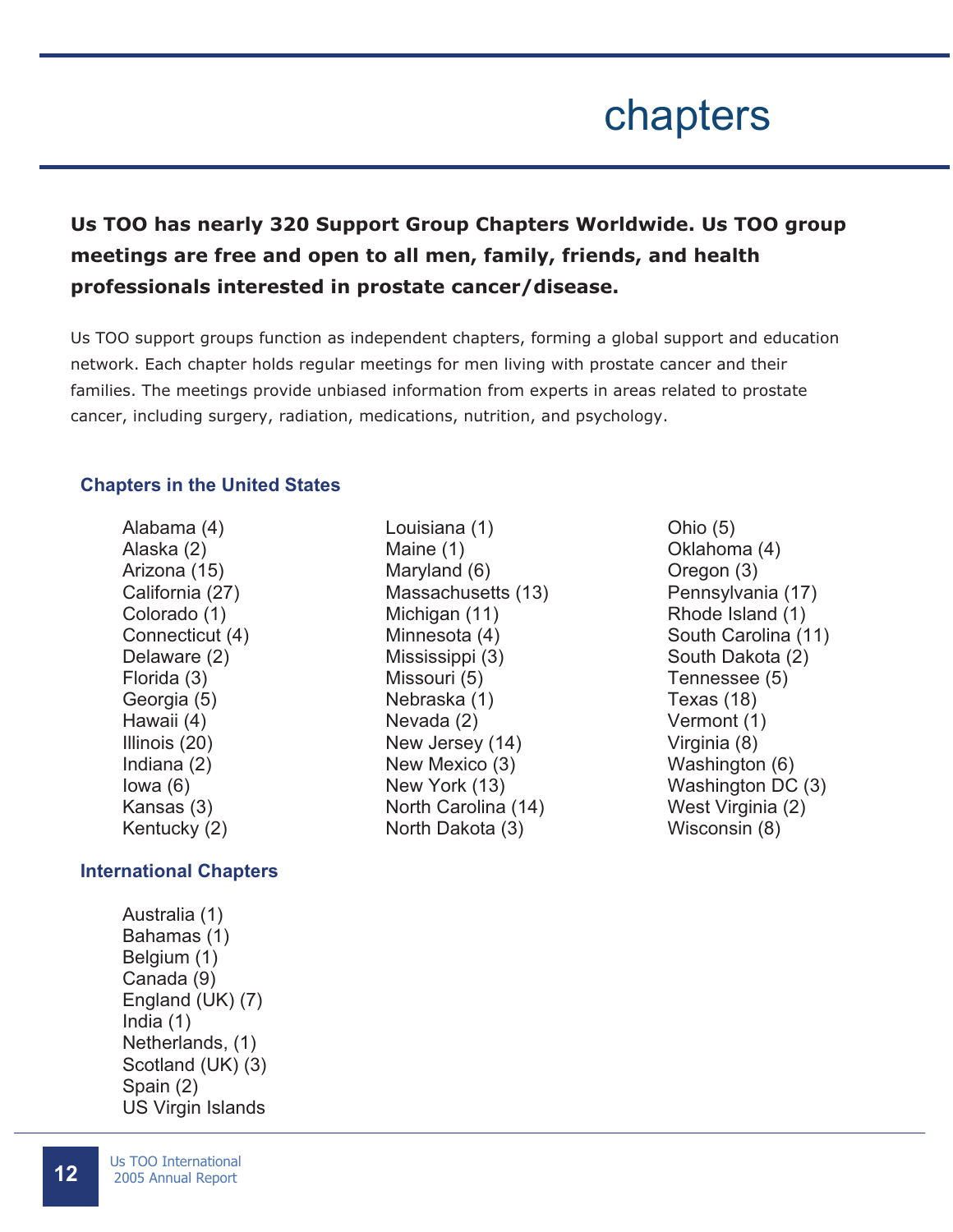# growing up and branching out

#### **National Health Council**

In 2005 Us TOO was accepted as a Member of the National Health Council in the Voluntary Health Agency category. This follows a formal application and review of Us TOO's corporate structure, financial information and operating policies.





#### **Charity Navigator**

On November 4, 2005, Us TOO International received notification that it has received Charity Navigator's highest rating for sound fiscal management. Us TOO received a rating of four out of a possible four stars, an improvement over last year's three star rating. Charity Navigator is an independent charity evaluator, and works to advance a more efficient and responsive philanthropic marketplace by evaluating the financial health of America's largest charities.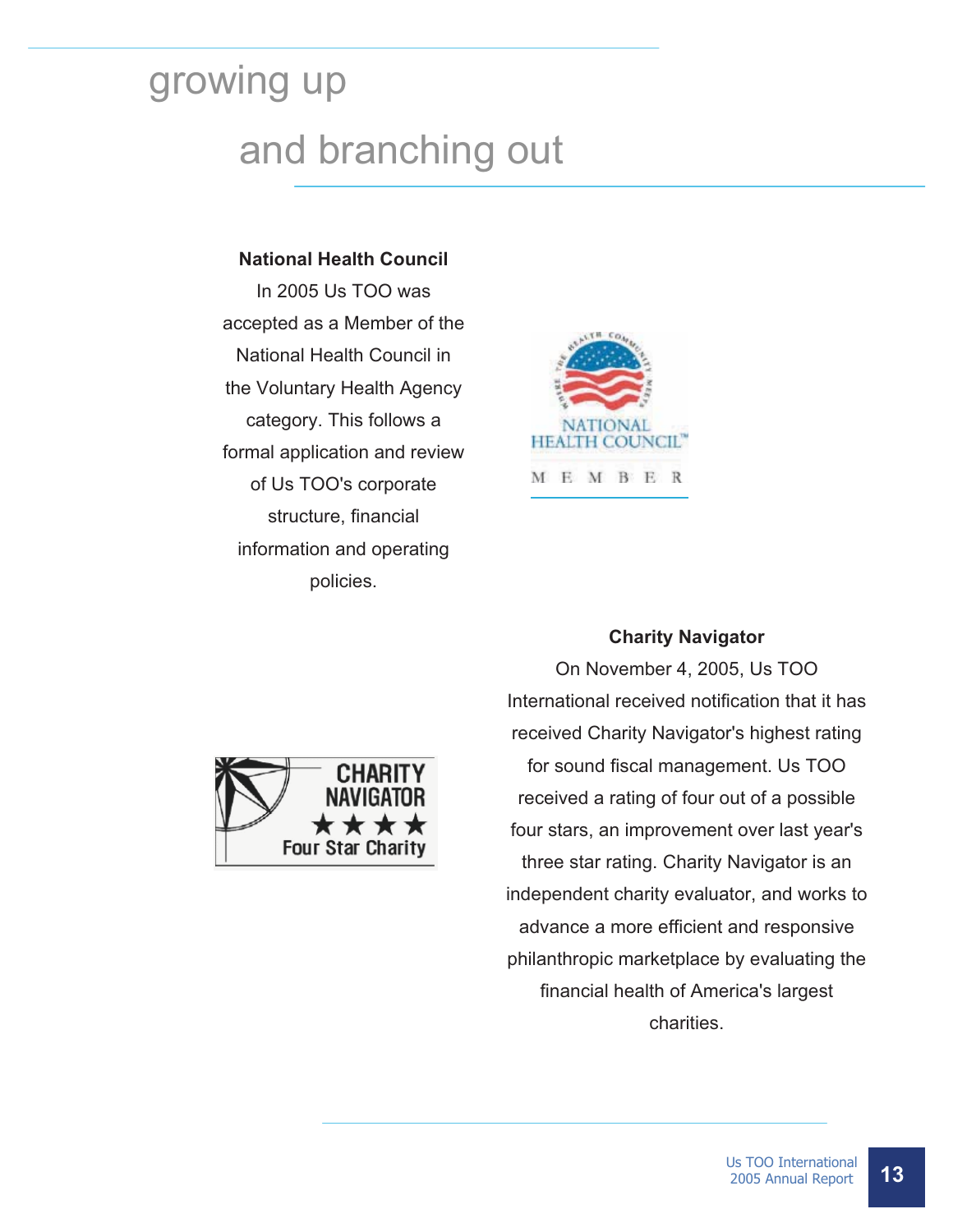### leadership

#### 2005 Board of Directors

 Executive Committee Jim Kiefert, Ed.D Chairman, Olympia, WA Don Lynam, PhD, PE, CIH,Vice Chairman, Lexington, KY Jo Ann Hardy, Secretary, Detroit, MI Greg Bielawski, Treasurer, Carol Stream, IL Thomas Kirk, President & CEO, Northfield, IL **Directors**  Chris Bennett, Crystal Lake, IL Bob Fidoten, PhD, Pittsburgh, PA

Carl Frankel, Pittsburgh, PA Russ Gould, Mt. Prospect, IL Tom Hiatt, Hilton, NY Bill Palos, Coal Valley, IL Harry Pinchot, Oxnard, CA Joe Piper, Houston, TX Jim Raby, New Orleans, LA

#### 2005 Staff

Karen Bacher, Program Director Pamela Barrett, Development Director Elizabeth Cabalka, Consulting Program Manager Terri Gibbons, Executive Assistant Thomas Kirk, President & CEO Jackie Konieczka, Office Manager Mary Beth Micucci, Chapter Coordinator Gene Wheeler, Minority & Underserved Program, CDC Consulting Program Director

#### 2005 Medical Advisors

E. Roy Berger MD, SUNY at Stony Brook David Bostwick MD, Bostwick Laboratories William Catalona MD, Northwestern University Gerald Chodak MD, Founding Medical Advisor, Midwest Prostate and Urology Health Center Donald Coffey MD, Johns Hopkins University E. David Crawford MD, University of Colorado Frank Critz MD, Radiotherapy Clinics of GA Robert Flanigan MD, Loyola University Robert Huben MD, Roswell Park Cancer Inst. Christopher Kane MD, University of California SF Herbert Lepor MD NYU Medical Center Chris Logothetis MD, MD Anderson Cancer Center Charles McKiel MD, Rush Presby-St Lukes Med Center David McLeod MD, Walter Reed Army Med Center

#### 2005 Regional Directors

Harold Booker, Westersfield, CT Jerry Bortman, McMurray, PA Roy Bradbrooke, Richmond, VA Jim Brown, Nisswa, MN Hugh Carr, Sanford, NC (deceased) Bill Eickelberg, Sturgeon Bay, WI James Engh, Rochester, MN Fred Gersh, Alexander, VA Bob Graves, Martinez, GA Bob Johnson, Knoxville, IL Bill Moon, Dothan, AL Lew Musgrove, Las Vegas, NV Phil Olsen, Honolulu, HI Bill Palos, Coal Valley, IL Harry Pinchot, Oxnard, CA Jim Raby, New Orleans, LA Dean Sarff, Charlestown, WV Dale Snelson, Palmer, AK Robert Teague, Jackson, MS Bill Whitmore, Sunderland, MA Jim Willsey, Providence, RI Stan Wortman, Bensalem, PA Roland Young, West Columbia, SC Rex Zeiger, Litchfield Park, AZ

Judd Moul MD, Duke University Med Center Charles Myers MD, American Institute for Diseases of the Prostate Carl Olsson MD, Columbia-Presbyterian Arthur Porter MD, McGill University Health Centre, Peter Scardino MD, Memorial Sloan-Kettering Anthony Schaeffer MD, Northwestern University Joseph Smith Jr MD, Vanderbilt University Thomas Stamey MD, Stanford University J.B. Thrasher MD, University of Kansas Nicholas Vogelzang MD, Nevada Cancer Institute Patrick Walsh MD, Johns Hopkins University John Ward MD, Huntsman Cancer Institute Richard Williams MD, University of Iowa Hospital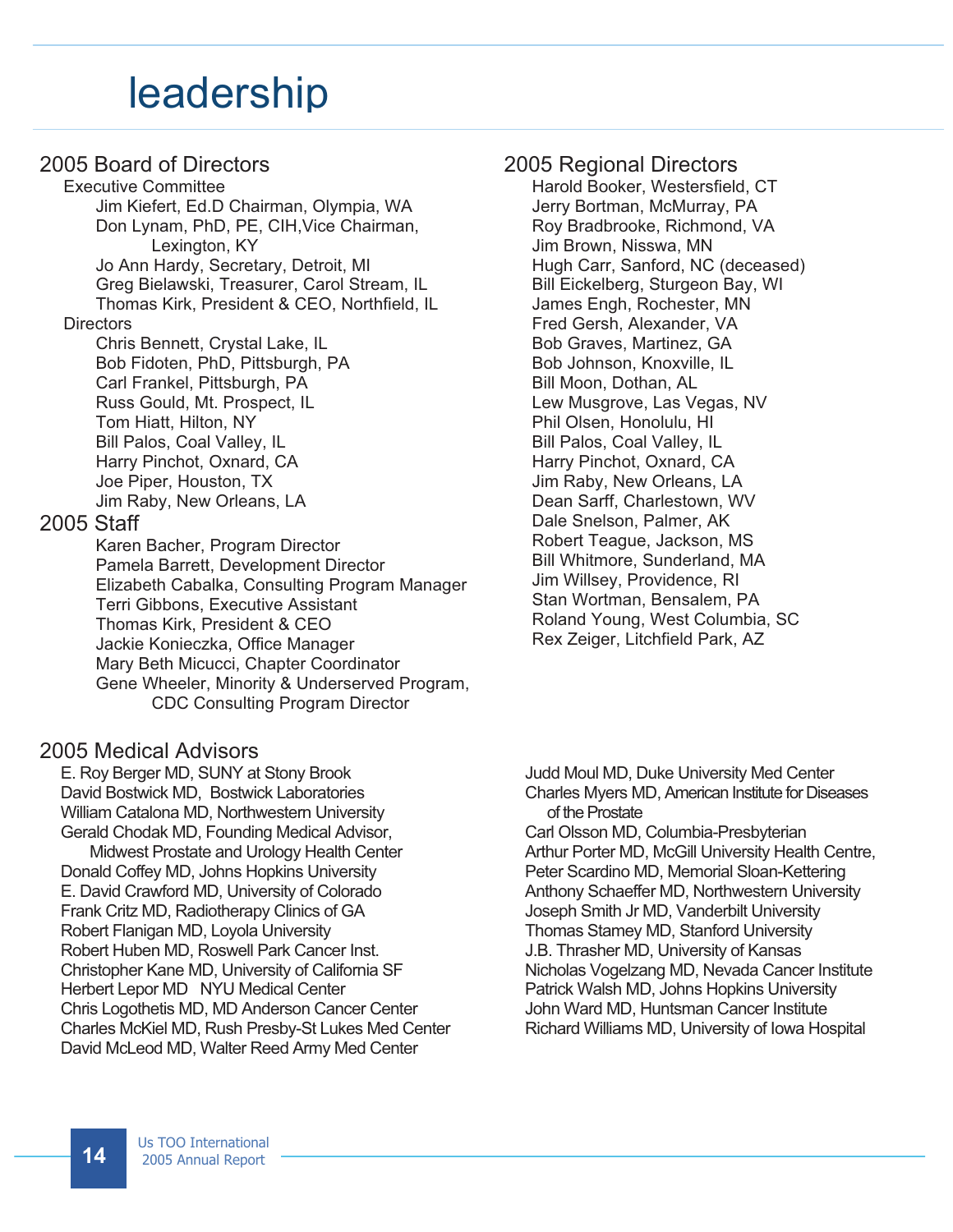#### **Us TOO International and Chapter Revenue and Expense Statement Year Ended December 31, 2005**

|                                  | <b>Us TOO International</b> | <b>Us TOO Chapters</b> | <b>Total</b>            |
|----------------------------------|-----------------------------|------------------------|-------------------------|
| <b>Revenue:</b>                  |                             |                        |                         |
| <b>Grants and Contributions</b>  | \$1,202,205                 | \$215,094              | \$1,417,299             |
| Events, net                      | \$<br>46,518                | 10,290<br>\$           | \$<br>56,808            |
| Other Income                     | \$<br>17,451                | $\mathbb{S}$<br>7,392  | \$<br>24,843            |
| <b>Total Support and Revenue</b> | \$1,266,174                 | \$232,776              | \$1,498,950             |
| <b>Expenses:</b>                 |                             |                        |                         |
| <b>Program Services</b>          |                             |                        |                         |
| <b>Awareness and Education</b>   | 680,534<br>\$               | \$<br>6,665            | 687,199<br>\$           |
| Advocacy                         | $\mathfrak{L}$<br>2,700     |                        | \$<br>2,700             |
| <b>Research Grants</b>           |                             | \$170,000              | \$<br>170,000           |
| Support                          |                             | \$<br>385              | \$<br>385               |
| <b>Chapter Services</b>          | 141,852<br>\$               |                        | \$<br>141,852           |
| <b>Special Populations</b>       | 302,554<br>$\mathbb{S}^-$   |                        | $\mathbb{S}$<br>302,554 |
| <b>Total Program Expenses</b>    | \$1,127,640                 | \$177,050              | \$1,304,690             |
| <b>Supporting Services</b>       |                             |                        |                         |
| <b>Fund Raising</b>              | \$<br>79,001                | 67,486<br>\$           | \$<br>146,487           |
| <b>Management and General</b>    | \$<br>84,277                | $\$\$<br>878           | \$<br>85,155            |
| <b>Total Supporting Services</b> | \$<br>163,278               | \$<br>68,364           | \$<br>231,642           |
| <b>Total Expenses</b>            | \$1,290,918                 | \$245,414              | \$1,536,332             |
| <b>Change in net assets</b>      | (24, 744)<br>\$             | \$ (12,638)            | \$<br>(37, 382)         |

The Us TOO Chapter Revenue and Expenses are not part of the Us TOO International, Inc. financial audit conducted by John Kopczyk, Ltd., Certified Public Accountants. The majority of Us TOO chapters are small community groups that do not solicit or raise funds. Reporting information was received from 116 chapters reporting for the calendar year 2005 ending December 31, 2005. The groups in Houston, Pittsburgh and Boston reported revenues and expenses over required reporting levels.

The unaudited reports submitted by the chapters summarize the revenue and expense activity of their group. The compilation report was compiled from the 3 group's reports and was combined into a report by the Us TOO staff for management reporting purposes and are listed above. The accounting practices of the local Chapter groups are not necessarily the same practices followed by the Us TOO International office.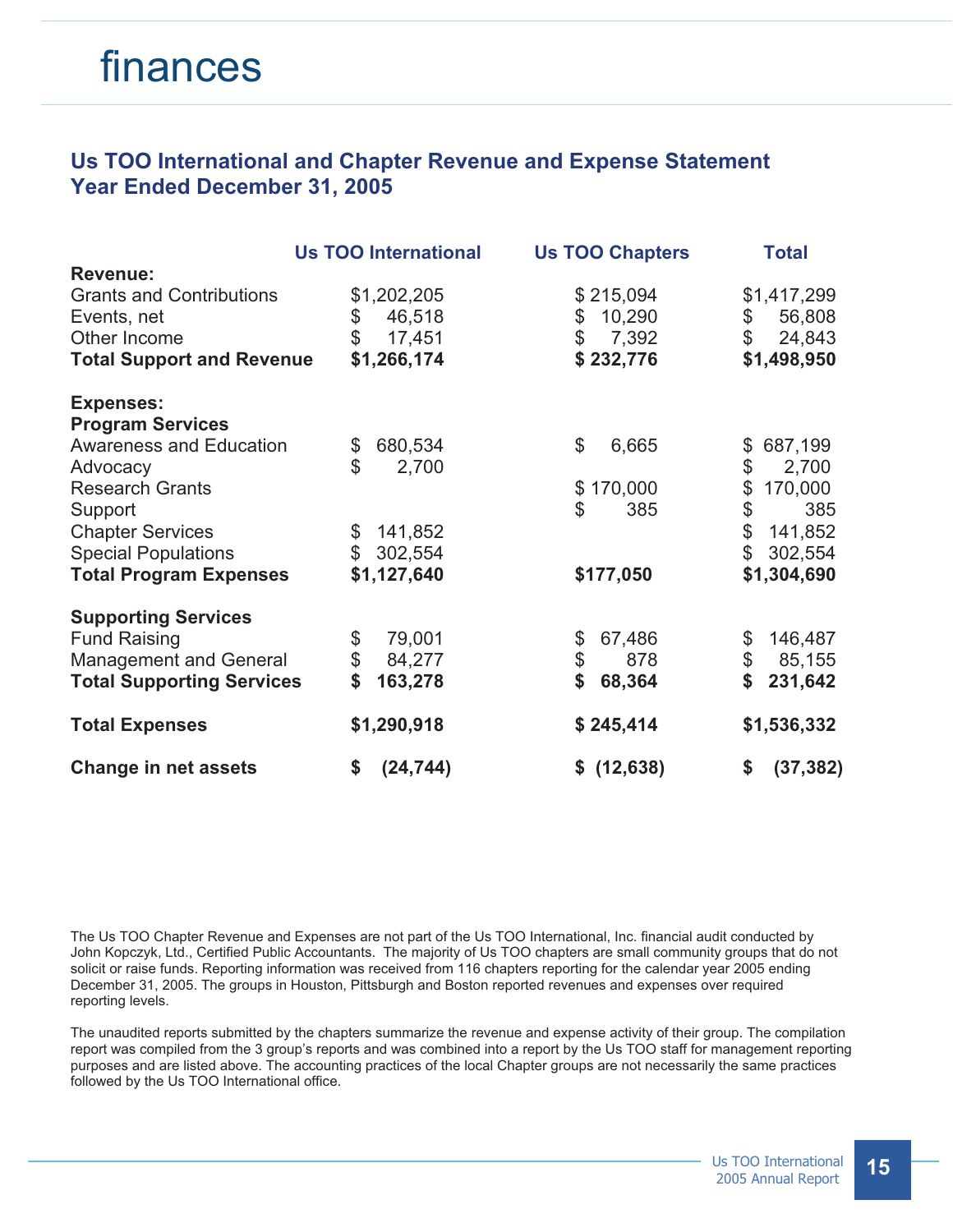## statement of activitites

#### **. Statement of Activities, Us TOO International, Inc Year Ended December 31, 2005 and 2004**

| <b>Public Support and Other Revenues</b>                           | 2005                             | 2004                           |
|--------------------------------------------------------------------|----------------------------------|--------------------------------|
| <b>Direct Public Support</b>                                       | 868,703<br>\$                    | \$833,508                      |
| <b>Government Grants</b>                                           | \$<br>333,502                    | \$332,692                      |
| <b>Special Events</b>                                              | \$<br>46,518                     | \$<br>215                      |
| <b>Sales</b>                                                       | \$<br>7,479                      | \$<br>5,969                    |
| Interest and Other                                                 | \$<br>9,972                      | $\mathbb{S}$<br>54,654         |
| <b>Total Revenues</b>                                              | \$1,266,174                      | \$1,227,038                    |
| <b>Expenses:</b>                                                   |                                  |                                |
| <b>Program Services</b>                                            | \$1,127,640                      | 828,497<br>\$                  |
| <b>Fund Raising</b>                                                | \$<br>79,001                     | \$<br>17,767                   |
| <b>Management and General</b>                                      | \$<br>84,277                     | 116,377                        |
| <b>Total Expenses</b>                                              | \$1,290,918                      | 962,641                        |
| <b>Change in Net Assets</b><br><b>Net Assets Beginning of Year</b> | (24, 744)<br>\$<br>\$<br>827,208 | 264,397<br>\$<br>562,811<br>\$ |
| <b>Net Assets End of Year</b>                                      | \$<br>802,464                    | 827,208<br>S                   |

#### **Statement of Financial Position As of December 2005 and 2004**

| <b>Assets</b>                           | 2005                    | 2004        |
|-----------------------------------------|-------------------------|-------------|
| Cash                                    | \$38,996                | 4,845<br>\$ |
| Investments                             | \$808,554               | \$827,664   |
| <b>Grants Receivable</b>                | \$19,079                | \$35,735    |
| <b>Loan Receivables</b>                 | \$<br>3,554             | \$<br>4,800 |
| <b>Prepaid Expenses</b>                 | $\mathcal{L}$<br>10,690 | \$ 1,870    |
| <b>Security Deposit</b>                 | \$2,150                 | \$2,150     |
| <b>Furniture and Equipment</b>          | \$16,141                | \$38,036    |
| Leasehold Improvements                  | \$11,398                | \$11,398    |
| Less: Accumulated Depreciation          | \$(22,890)              | \$ (43,784) |
| <b>Total Assets</b>                     | \$887,672               | \$882,714   |
| <b>Liabilities</b>                      |                         |             |
| <b>Accounts Payable</b>                 | \$53,351                | \$18,948    |
| <b>Accrued Expenses</b>                 | \$31,857                | \$36,558    |
|                                         |                         |             |
| <b>Net Assets</b>                       |                         |             |
| Unrestricted                            | \$654,404               | \$527,208   |
| <b>Temporarily Restricted</b>           | \$148,060               | \$300,000   |
| <b>Permanently Restricted</b>           |                         |             |
| <b>Total Net Assets</b>                 | \$802,464               | \$827,208   |
| <b>Total Liabilities and Net Assets</b> | \$887,672               | \$882,714   |

 *A complete copy of the financial statements audited by John Kopczyk, Ltd is available upon request to the Us TOO International office.*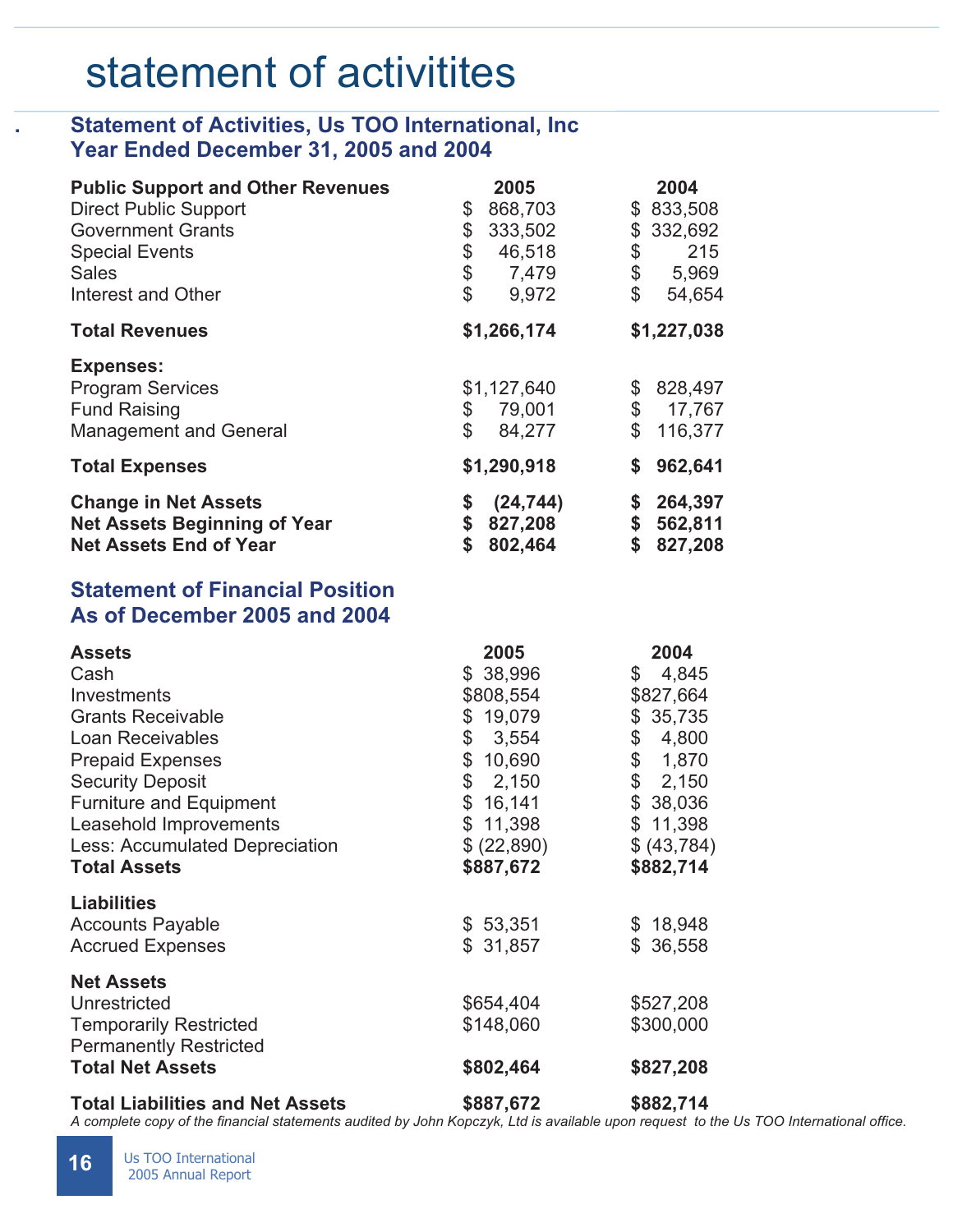## statement of activitites

#### **revenue**

**2005 Public Support & Other Revenue: \$1,266,174** 



#### **expenses**

**Total 2005 Expenses: \$1,290,918** 



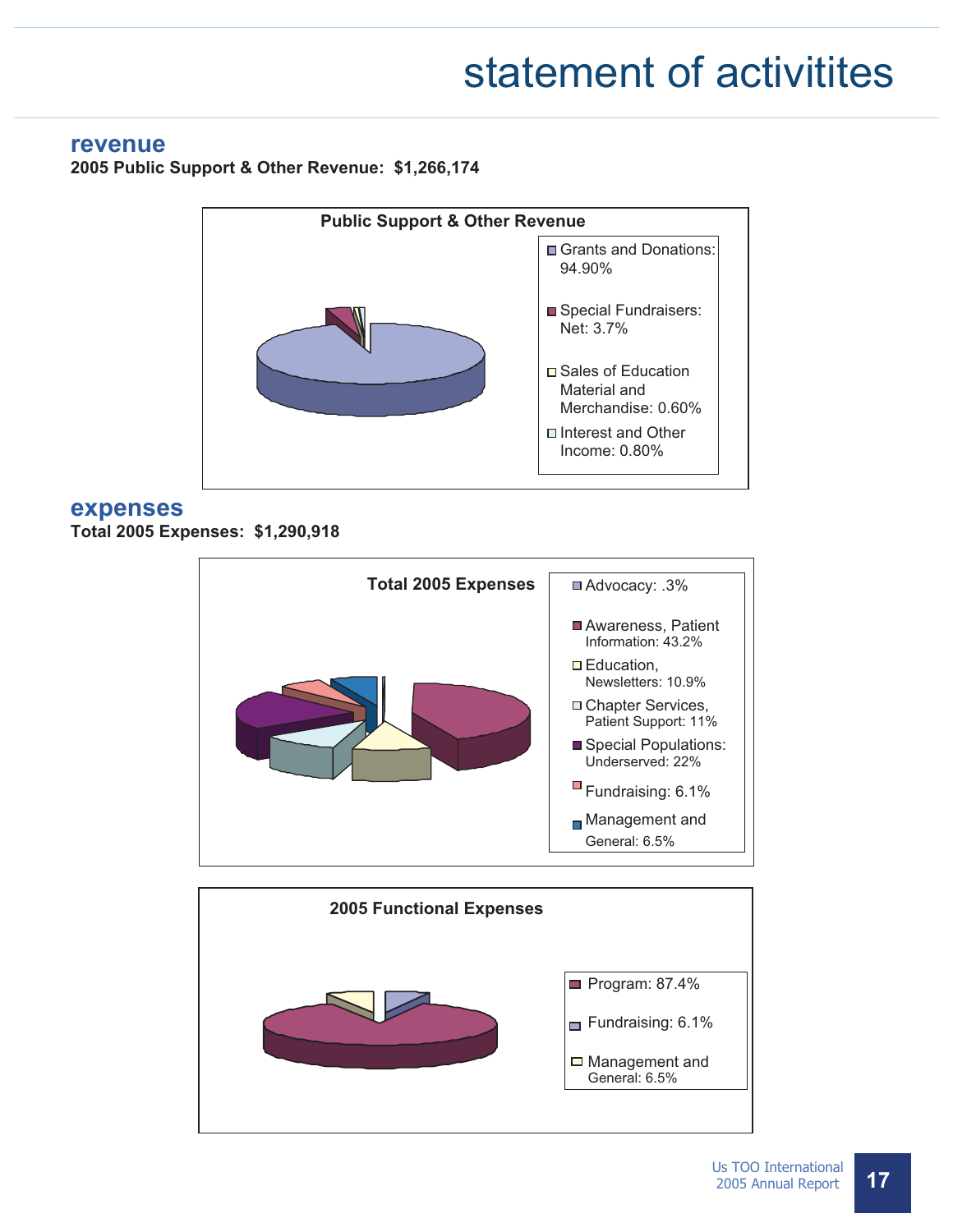## donors

#### **\$100,000 to \$170,000**

Abbott Oncology Astra Zeneca Novartis Pharmaceuticals **Corporation** 

#### **\$50,000 to \$99,999**

sanofi-aventis TAP Pharmaceutical Products

#### **\$25,000 to \$49,999**

Bayer Corporation Howard Lawrence Allison Trust

#### **\$10,000 to \$24,999**

The Brandware Group Cell Genesys Dendreon Corporation GPC Biotech Maple Leaf HIFU Novacea The Outdoor Channel

#### **\$5,000 to \$9,999**

American Medical Systems Birdsall, Voss and Associates

#### **\$2,500 to \$4,999**

J. McFadden & L. Kabnick Pfizer Pharmaceuticals Leon Strauss Foundation

#### **\$1,000 to \$2,499**

Robert and Martha Atherton AUA Foundation Carl B. Frankel Glaxo Smith Kline IBM New Chapter Pfizer Prostate Cancer Foundation Tom and Ann Hiatt Jack Hudspeth Quad Cities Running Club Robert Hustead, MD

#### **\$1,000 to \$2,499 continued**

Jim and Maureen Kiefert Thomas and Margaret Kirk Michael & Patricia Reilly Mrs. Arlette Tomczyk Vivus Watson Laboratories

#### **\$500 to \$999**

Daily Herald Employees Gregory J. Bielawski Richard J. Howe, DDS Lemlem Kebede Donald R. Lynam K. W. McMasters Stuart and Myrna Porter Radiation Therapy of Quad Cities R. L. Saum Jerry Scofield Lowell I. Stahl David K. Storrs

#### **\$200 to \$499**

ACS State & Local Solutions, Inc. Geraldine M. Alger Edward C. Augustine Pamela A. Barrett George A. Basta, Jr. Christopher J. Bennett Boscov's Department Store David B. Derris Deborah M. Donovan Stan Finberg (Finberg & Co.) Greg D. Gardner Carl J. Gatto Mr. and Mrs. Richard F. Gillet William Hamblin/E and J Gallo **Winery** Bart S. Henson H. Benner Hoeper Robert R. Horney Illinois Tool Works Foundation Robert L. Kaplan John D. Kerr Louisiana Cancer Foundation Ralph Mansfield Joseph F. McDermott Galen G. Metzger Joseph Migalla

#### **\$200 to \$499 continued**

Lisa A. Miner Monterey Fund, Inc.-Steven B. Nokovich, Jr. John A. Heist John D. Kerr Galen G. Metzger William and Dagmar Mulac Phillip B. Olsen Pieter W. Ouwehand Arthur Pancoe Thomas W. Patterson Charles Peer Family Trust Nancy Peress William P. Pfeiff R. T. Shahani Leonard Shelton Richard G. Sowden MD, Union **Urology** Charles and Stacey Smith William D. Stone Francis J. Storey Urological Associates, PC Us TOO Lake Deowee, SC Stephen R. West Kathy F. Wice

#### **\$100 to \$199**

AdMeTech Foundation Jerome F. Alger Richard D. Armstrong Edward C. Augustine William E. Ballard David P. Bame Samuel H. Barboo, Jr. Robert R. Baker, Jr. Denise Barrand James R. Bergmann Robert R. Bogan E. A. Boxtel Roy Bradbrooke Wallace and Irene Bronner Peter L. Bryant Rev. A. Dean Calcote John C. Cassidy Robert T. Chwedyk Donald J. Cobb Corporation for Advancement of Medical Technology James R. Cox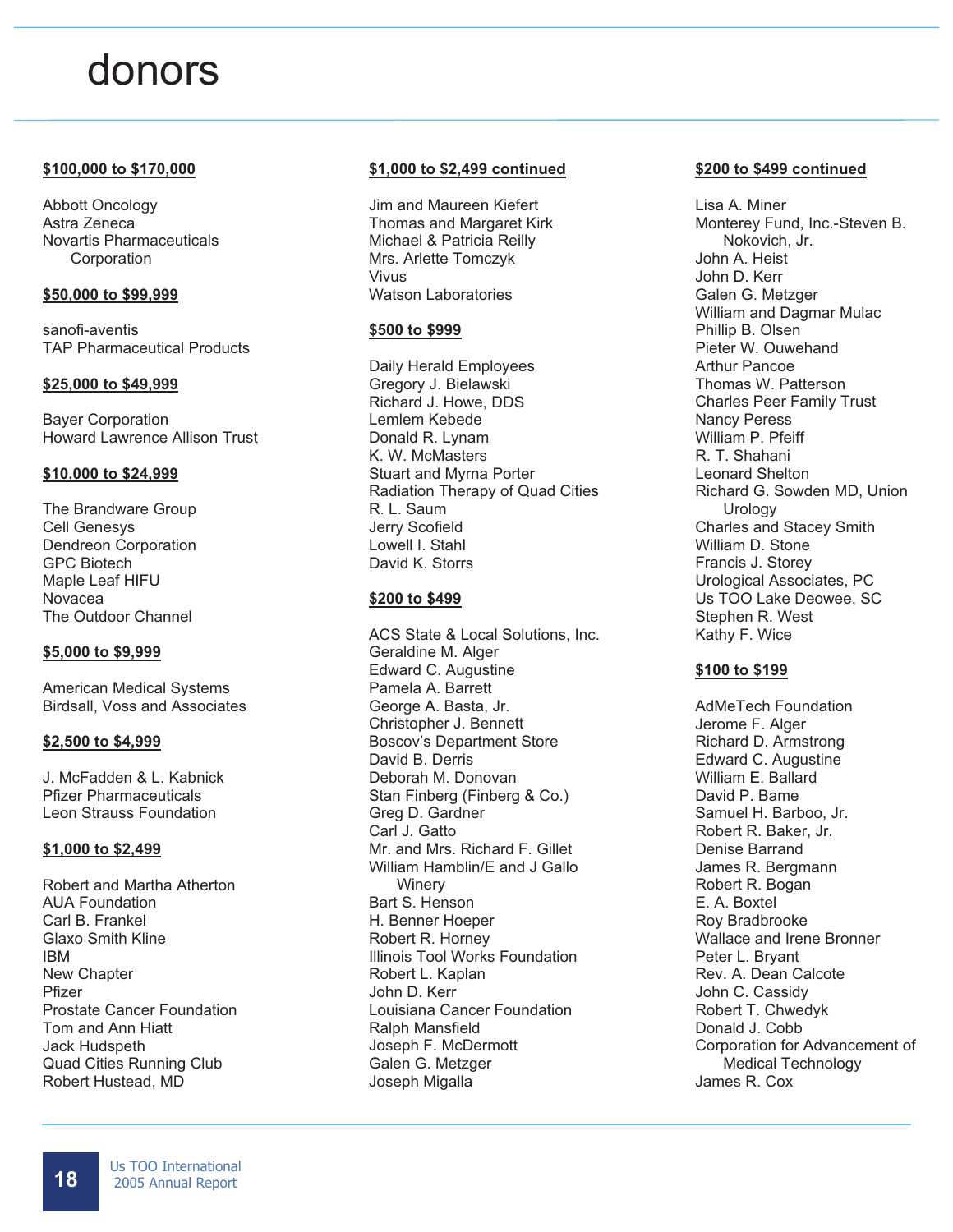### donors

#### **\$100 to \$199 continued**

James A. Crawford Thornton V. Cummings Jasmine Dali Enterprises John & Edith DeBoer David E. Dobak Theresa Donze Joseph Dvorak Margaret Eagle James R. Egan, MD Horst E. Elendt Harold Falkowsky Robert E. Fidoten, PhD Morton Fink Robert C. Flanigan Florence A. Fletcher Farrel L. Fort Ronnie Frank Paul E. Friedman Frederick S. Gersh Richard E. Gillespie Seymour Ginsberg Glendale Memorial Hospital Craig R. Goral George W. Guthrie Bart S. Hanson Jo Ann Hardy Leslie J. Harwell John A. Heist Fred E. Holdrege Robert Horst Kenneth D. Howard Borromeo W. Hurley Frank K. Inami Iowa Society of Radiologic **Technologists** Robert B. Jansen Raymond R. Kamka Joseph E. Kane James L. Kerr Neil J. King Robert S. Kline Stan Klein John T. Krynicky Karen M. Kunz

Walter Kurtzman George W. Lett Phyllis Levy Charles Loeb Lloyd R. Longnion Keith W. Loring Walter E. Lowe Harold W. Luebs Linford S. Macdonald Judy L. Mandzik Roger Mansfield A.J. Marcussen George A. Mathews Ted A. Mayer M. J. McCarron Scott McCarty Merck Partnership for Giving Robert D. Merrilees Gordon Merna John W. Monike Carl E. Moore, Jr. Graham Morey Judd W. Moul, MD Nathan Miller Joseph R. Miloscia, CSW, LCSW R. Muser Lew Musgrove Dr. and Charles E. Rose Myers National Association of Collage and University Food Service Gerald Neeley Kenneth H. Oehlerking Thomas J. Pack Thomas W. Patterson Melva K. Peck Nancy Peress Donald P. Pfeiffer Prostate Cancer Self Help Group James H. Raby Timothy Reed Daryl E. Reitz Andrew T. Ringgold Russell J. Robinson Ralph W. Rooney

Sol A. Rosen Foundation Harry Rosenberg William Ross Clayton Ryder II Dale Schenk Edward Schram Arthur Lee Schlanger Saul I. Serota R. T. Shahani Lawrence S. Shelton Howard Sheridan Peter J. Souza Carol T. Sohns Living Trust Bernard D. Sommers John X. Stefanki Don Stern Rembert R. Stokes Richard Stone William D. Stone Charles H. Stukins Stanley N. Smith, MD George A. Swartz James E. Swigart Skip Thurnauer Raymond Tuminaro William F. Uecker Us TOO East Hawaii Us TOO Hackensack, NJ E. A. Van Boxtel Donald Vass Peter P. Vispo Ramon A. von Drehle D. Stephen Walker Raymond M. Walsh Robert N. Whitesel R. Evans Wilhoyte III Richard D. Williams, MD Bernard F. Wittluinger R. C. Wolfe David F. Wright Calvin B. Yeates Roland Young Kevin Zimmerman

*Although not listed by name, we wish to say "Thank you" to the numerous people who ordered and used the Us TOO Blue Prostate Cancer Awareness Wristbands to help raise Prostate Cancer Awareness.*